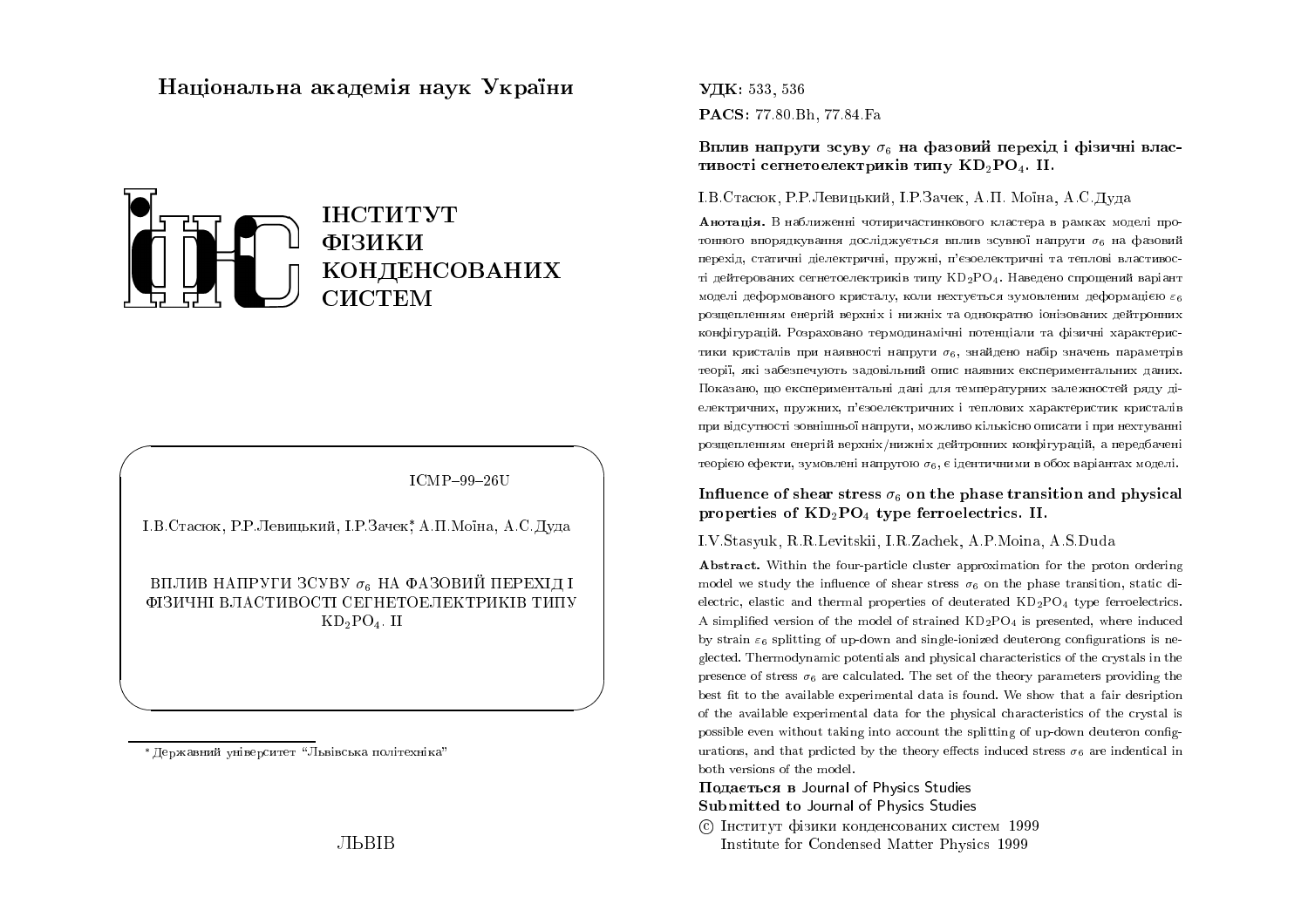### 1. Вступ

Минуло більше шестидесяти років з часу відкриття сегнетоелектричних властивостей кристалу КН2РО4. Протягом цього часу дослідженню фазового переходу в кристалах сім'ї  $\rm{KH_{2}PO_{4}}$  та їх фізичних властивостей була присвячена величезна кількість робіт, в тому числі і ряд монографій. Найбільш помітною особливістю роз-<br>Підарось витку фізики сегнетоактивних кристалів сім'ї  $\rm{KH_{2}PO_{4}}$  є тісна взаємодія теорії з експериментом, яка вважається важливим джерелом<br>——————————————————— досягнутого в даний час прогресу в мікроскопічному розумінні їх властивостей. Дуже важливими з цієї точки зору є роботи, присвячені дослідженню впливу зовнішніх гідростатичного та одновісних<br>П тисків на фізичні властивості цієї сім'ї кристалів. Прикладання тиску до кристалу приводить до змін у внутрішній структурі системи, при цьому змінюються молекулярні потенціали кристалу, а тим самим і його діелектричні і теплові властивості. Крім того меха-<br>. нічні напруги приводять до прояву п'єзоелектричних властивостей характеристик кристалу, що дає змогу вивчати у взаємному зв'язку електричні, механічні і теплові характеристики.

Мікроскопічна модель деформованого сегнетоелектричного кристалу типу  $KH_2PO_4$ , що знаходиться під дією тиску довільної симет $\tilde{C}$ рії, була запропонована в роботах [1–3]. Згідно з цією моделлю прикладання зовнішніх механічних напруг приводить до появи додаткового внутрішнього поля, лінійного за деформаціями та (у випадку діагональних компонент тензора напруги) середніми значеннями псевдоспінів. Досліджено вплив напруг різних симетрій на енергії дейтронних конфігурацій. У цих роботах також досліджено вплив<br>Сайдаристичних формирований с совети совети по совети по совети совети на совети на совети на совети на совети напруги  $\sigma_{12}=\sigma_{xx}-\sigma_{yy}$  на температуру переходу в сегнетоелектричну фазу, досліджено зв'язок між прикладеною напругою  $\sigma_{xx} - \sigma_{yy}$ i викликаною деформацією  $\varepsilon_{12} = \varepsilon_{xx} - \varepsilon_{yy}$  з врахуванням перерозподілу дейтронів між мінімумами на водневих зв'язках. Показано,<br>— «Загодник» — «Зародник при ститу до дерекси» измедати ИН РО що напруга  $\sigma_{12}$  може приводити до переходу кристалу  $\rm{KH_{2}PO_{4}}$  в моноклінну фазу

У роботах  $[4,5]$  на основі моделі, запропонованої в  $[1-3]$ , в кластерному наближенні з врахуванням короткосяжних і далекосяжних<br>... взаємодій та напруги  $\sigma_{12}$  розраховано і досліджено діелектричні, п'єзоелектричні і теплові характеристики  $\mathrm{KD_2PO_4},$  проведено детальний числовий аналіз отриманих результатів.<br>—

Вплив гідростатичного і одновісного  $-p=\sigma_3$  тисків на фізичні властивості кристалу  $\mathrm{KD_2PO_4}$  досліджено в роботах [6–8]. Показано, що при належному виборі параметрів теорії має місце задовіль<mark>-</mark> ний опис експериментальних результатів для баричних залежностей<br> спонтанної поляризації, поздовжньої діелектричної проникності та температури фазового переходу. В роботі [9] на основі стохастичної моделі Глаубера отримано вирази для дійсної і уявної частини поздовжньої дієлектричної проникності кристалу  $\mathrm{KD}_2\mathrm{PO}_4$  і проведено розрахунок їх температурної і частотної залежності при різних значеннях гідростатичного тиску.

Важливим є дослідження впливу зсувної напруги в площині XY під кутом  $\pi/4$  до осей, які направлені вздовж водневих зв'язків. При<br>… «и» в тичное деферменів с собором предлагаються за не нарід. цьому виникає деформація  $\varepsilon_6 = \varepsilon_{xy}$ , яка перетворюється по незвідному представленню  $B_2$ . По цьому ж представленню перетворюєть-<br>25 декември: В. і деких шись развіших контина – — — — — — — — ся поляризація  $P_3$  і, таким чином, зовнішня напруга  $\sigma_6 = \sigma_{xy}$  діє подібно електричному полю  $E_3$ . Важливість цього дослідження зумовлено і тим, що виникнення спонтанної поляризації в  $\mathrm{KD_2PO_4}$ супроводжується спонтанним зсувом  $\varepsilon_6$ .

Вперше врахування спонтанної деформації і спроба опису поведінки пружних і п'єзоелектричних характеристик  $\rm KH_{2}PO_{4}$  були здійснені в [10] в рамках моделі Слетера. В ній усі особливості температурних залежностей цих характеристик приписували розщепленню енергії основного стану, а саме енергії верхніх і нижніх кон-<br>1 фігурацій.

В нашій попередній роботі [11] здійснено послідовний мікроскопічний опис поведінки дейтерованих кристалів типу  $\mathrm{KD_2PO_4}$  під дією напруги  $\sigma_6$  в рамках моделі протонного впорядкування з врахуванням далекосяжних та короткосяжних взаємодій. Отримано хороше узгодження теоретичних результатів для діелектричних, пружних і п'єзоелектричних характеристик кристалів, пов'язаних з деформацією  $\varepsilon_{6}$  (п'єзоелектричних сталих  $d_{36},$   $e_{36},$   $h_{36},$  а також формацією  $\varepsilon_6$  (п єзоелектричних сталих  $a_{36}, e_{36}, a_{36}$ , а також пруж-<br>них сталих  $c_{66}^P$ ,  $c_{66}^E$  і податливостей  $s_{66}^P$ ,  $s_{66}^E$ , діелектричної проникності  $\varepsilon_{33}$   $[12,\!16,\!17])$  з експериментальними даними. Послідовне врахування зміни симетрії системи деформацією  $\varepsilon_{6}$  виявило, що така деформація приводить до розщеплення енергій дейтронних конфі<mark>-</mark> гурацій, зокрема до розщеплення найнижчого рівня — верхніх та ÎÉÖÎÈ ËÏÎÆÇÕÒÁÊ, <sup>Á</sup> ÔÁËÏÖ ÅÎÅÒÇÊ ÂÞÎÉÈ ÔÁ ÏÄÎÏËÒÁÔÎÏ ÏÎÚÏ ваних конфігурацій. Розщеплення верхніх (нижніх) та іонізованих конфігурацій приводить до появи в гамільтоніані короткосяжних<br>-взаємодій одно- та тричастинкових доданків. Числові розрахунки<br>... фізичних характеристик показали, що лише намагаючись отримати хороший опис експериментальних даних, неможливо встановити величину розщеплення верхніх та нижніх конфігурацій  $\delta_{s6},$  оскільки при збереженні певного співвідношення між  $\delta_{s6}$  та величиною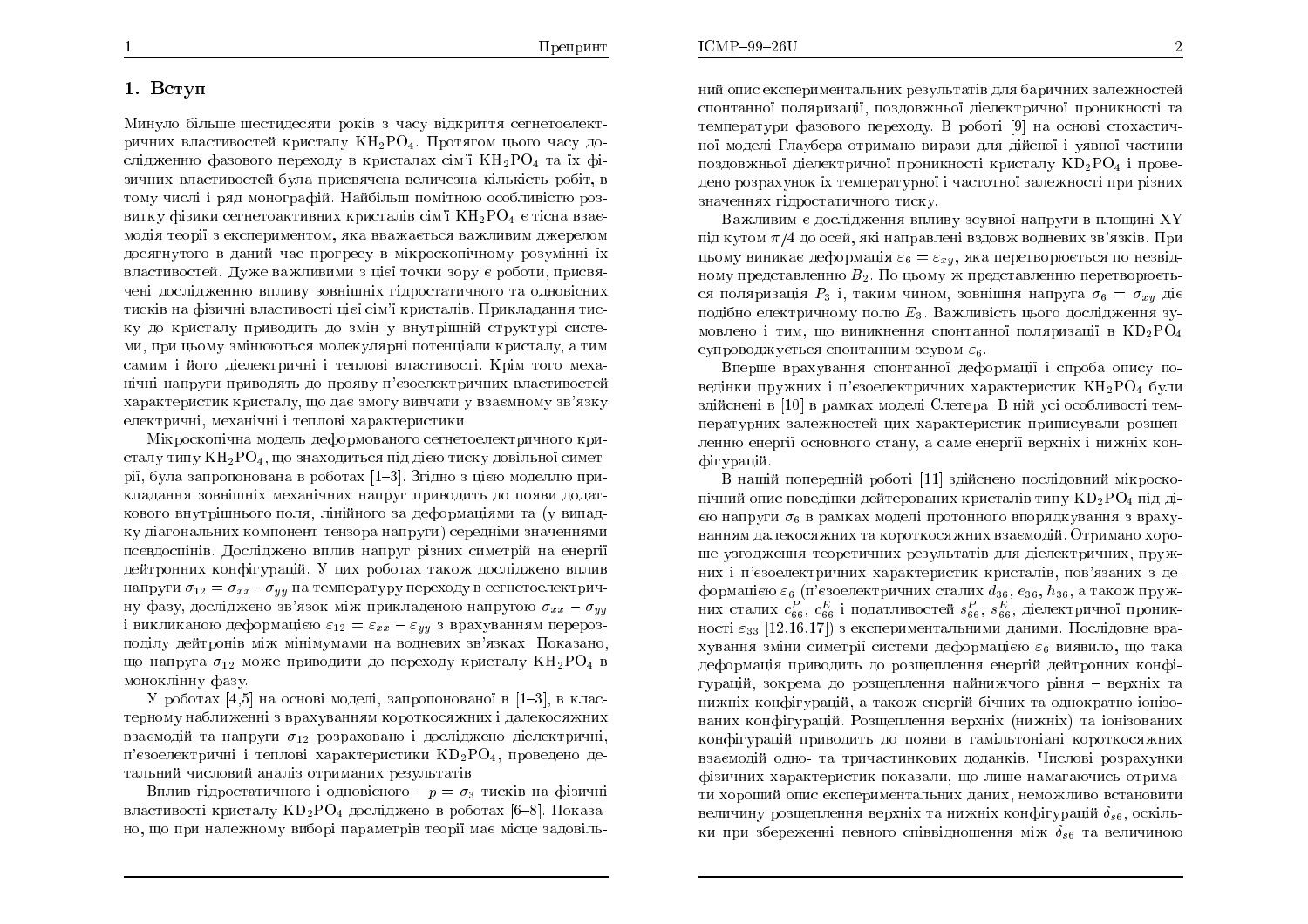$ICMP-99-26U$ 

п'єзоелектричного молекулярного внутрішнього поля  $\psi_6$  [1–3], узгодження з експериментом отримується в досить широкому інтервалі<br>。 значень  $\delta_{s6}$ .

В цій роботі ми наведемо спрощений варіант моделі, що використовується для опису впливу напруги зсуву  $\sigma_{xy}$  на фазовий перехід і фізичні властивості дейтерованих сегнетоелектричних кристалів сім'ї  $\rm KH_{2}PO_{4},$  в якому буде знехтовано розщепленням верхніх (нижніх) та іонізованих конфігурацій. Ми покажемо, що опис експериментальних даних для температурної поведінки п'єзоелектричних<br>Городов сталих  $d_{36}, e_{36}, h_{36},$  а також пружних сталих  $c_6^P, c_6^E$  і податливостей $c^P$  $s^P_{66}, \, s^E_{66}, \,$  діелектричної проникності  $\varepsilon_{33}$   $[12,\!16,\!17]$  отримується при врахуванні лише розщеплення бічних конфігурацій та п'єзоелектричних внутрішніх полів.<br>.

# 2. Гамільтоніан кристалу.

Розглянемо систему дейтронів, що рухаються на водневих зв'язках в дейтерованих сегнетоелектриках типу  $\rm \,KD_2PO_4$ . Примітивна комірка такого кристалу складається з двох тетраедрів PO<sub>4</sub> разом з чотирма водневими зв'язками, що відносяться до одного з них (тетраедра типу "А"); водневі зв'язки, які підходять до другого тетраедра (типу "В") належать чотирьом найближчим структурним елементам, які його оточують (рис.  $1)$ 

 $\Gamma$ амільтоніан дейтронної системи кристала типу  $\mathrm{KD_2PO_4}$  з врахуванням короткосяжних і далекосяжних взаємодій, при наявності<br>——————————————————— напруги зсуву  $\sigma_6 = \sigma_{xy}$  кристалу в площині  $(a, b)$ , коли виникає деформація  $\varepsilon_6 = \varepsilon_{xy}$  і при прикладанні зовнішніх електричних полів $E(t) = 1 + \frac{1}{2}$  $E_i(i = 1, 2, 3)$ , напрямлених вздовж однієї з кристалографічних осей $(z, b, c)$  пад постанни $\emptyset$  питатац  $(a, b, c)$  має наступний вигляд:

$$
\hat{H}_{i} = \frac{\bar{v}N}{2} c_{66}^{E0} \varepsilon_{6}^{2} - \bar{v}Ne_{36}^{0}E_{3}\varepsilon_{6} - \frac{\bar{v}N}{2} \chi_{ii}^{0} E_{i}^{2} + \n+ \sum_{q'f'qf} J_{ff'}(qq') \frac{\langle \sigma_{qf} \rangle}{2} \frac{\langle \sigma_{q'f'} \rangle}{2} - \sum_{qf} [2\mu F_{f}^{z}(6) + \mu_{fi} E_{i}] \frac{\sigma_{qf}}{2} + \n+ \sum_{\substack{q_1q_2 \\ q_3q_4}} \left\{ \frac{1}{2} \sum_{ff'} V_{ff'} \frac{\sigma_{q_f f}}{2} \frac{\sigma_{q_f f'} f'}{2} + \Phi \frac{\sigma_{q_1 1}}{2} \frac{\sigma_{q_2 2}}{2} \frac{\sigma_{q_3 3}}{2} \frac{\sigma_{q_4 4}}{2} \right\} \times \n\left\{ \delta_{\mathbf{R}_{q_1}, \mathbf{R}_{q_2}} \delta_{\mathbf{R}_{q_1}, \mathbf{R}_{q_3}} \delta_{\mathbf{R}_{q_1}, \mathbf{R}_{q_4}} + \delta_{\mathbf{R}_{q_1} + \mathbf{r}_2, \mathbf{R}_{q_2}} \delta_{\mathbf{R}_{q_1} + \mathbf{r}_3, \mathbf{R}_{q_3}} \delta_{\mathbf{R}_{q_1} + \mathbf{r}_4, \mathbf{R}_{q_4}} \right\},
$$
\n(2.1)

Перший доданок в правій частині  $\left( 2.1\right)$  відповідає тій частині пруж-



 $\rm Pic$ . 1. Примітивна комірка кристалу типу  $\rm KD_2PO_4$ . Цифри в кружечках нумерують водневі зв'язки; 1,2 - положення рівноваги дейтронів. Штриховими лініями показані напрямки водневих зв'язків в недеформованому кристалі в параелектричній фазі.  $a,\,b$  – осі недеформованої  $I\bar{4}2d$  комірки;  $\gamma$  - кут між напрямками водневих зв'язків у недеформованому і деформованому кристалах.

ної енергії, яка не залежить від розміщення дейтронів на водневих<br>Гео зв'язках  $(c_{66}^{E0}$  – затравочна пружна стала); другий доданок в  $(2.1)$ – енергія взаємодії між поляризацією, що виникає за рахунок п'є-<br>послентишись сфенти дви деферменії с. без прошлення полистин зоелектричного ефекту при деформації  $\varepsilon_6$  без врахування водневих зв'язків і полем  $E_3$   $(e_{36}^0$  – затравочний коефіцієнт п'єзоелектричної напруги); третій доданок – це енергія, обумовлена поляризацією, що<br>. ÎÄÕËÏ×ÁÎÁ ÚÏ×ÎÛÎÍ ÏÌÅÍ ÎÅÚÁÌÅÖÎÏ ×Ä ËÏÎÆÇÕÒÁ§ ×ÏÄÎÅ×ÉÈ зв'язків  $(\chi_{33}^0$  – затравочна діелектрична сприйнятливість). П'ятий і шостий доданки в правій частині  $(2.1)$  описують короткосяжні кон-ÆÇÕÒÁÊÎ ×ÚÁ¤ÍÏħ ÄÅÊÔÒÏÎ× ÏÂÌÉÚÕ ÔÅÔÒÁÅÄÒ× ÔÉÕ "A" ÔÉÕ  $^{\prime\prime}$ В" (перший і другий добутки  $\delta$  - функцій, відповідно);  ${\bf r}_f$  — радіус-<br>вектор відносного подоження дейтронного зв'язку в комірці;  $\sigma$  : вектор відносного положення дейтронного зв'язку в комірці;  $\sigma_{qf}$  оператор z - компоненти квазіспіна дейтрона, який знаходиться в q-ій комірці на f-ому зв'язку  $(\sigma_{qf} = \pm 1)$ .  $\bar{v} = v/k_{\rm B}, v \text{ -- } 66$ 'єм елементарної комірки,  $k_{\rm B}$  — стала Больцмана.  $F^i_f$  — внутрішні поля,<br>які включають в себе, по-перше, ефективну палекосяжну взаємолію які включають в себе, по-перше, ефективну далекосяжну взаємодію між дейтронами (враховану в наближенні молекулярного поля), що включає і непряму взаємодію дейтронів через коливання гратки та,<br><sup>Гол</sup>і по-друге, додаткові внутрішні поля, пов'язані з деформацією  $\varepsilon_6$   $[3]$ :

 $2\mu F^z(6) = 2\mu F_1^z(6) = -2\mu F_2^z(6) = -2\mu F_3^z(6) = 2\mu F_4^z(6) =$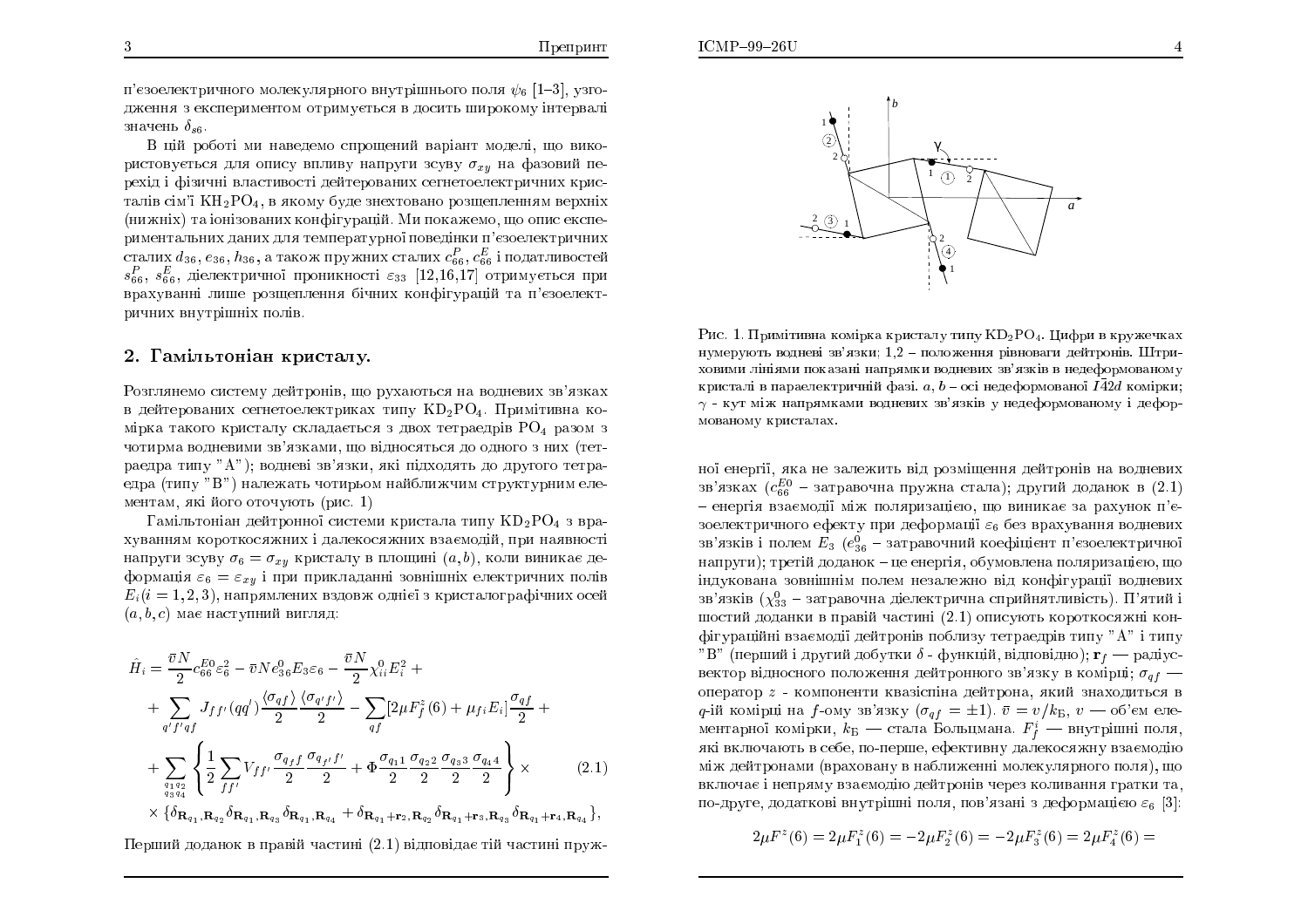$$
= 2\nu_c \eta^{(1)z}(6) - 2\psi_6 \varepsilon_6,
$$
  
\n
$$
2\mu F_1^{xy}(6) = 2\nu_1 \eta_1^{(1)x,y}(6) + 2\nu_3 \eta_3^{(1)x,y}(6) + 2\nu_2 [\eta_2^{(1)x,y}(6) + \eta_4^{(1)x,y}(6)] - 2\psi_6 \varepsilon_6,
$$
  
\n
$$
2\mu F_2^{xy}(6) = 2\nu_2 [\eta_1^{(1)x,y}(6) + \eta_3^{(1)x,y}(6)] + 2\nu_1 \eta_2^{(1)x,y}(6) + 2\nu_3 \eta_4^{(1)x,y}(6) - 2\psi_6 \varepsilon_6,
$$
  
\n
$$
2\mu F_1^{xy}(6) = 2\nu_3 \eta_1^{(1)x,y}(6) + 2\nu_1 \eta_3^{(1)x,y}(6) + 2\nu_2 [\eta_2^{(1)x,y}(6) + \eta_4^{(1)x,y}(6)] - 2\psi_6 \varepsilon_6,
$$
  
\n
$$
2\mu F_4^{xy}(6) = 2\nu_2 [\eta_1^{(1)x,y}(6) + \eta_3^{(1)x,y}(6)] + 2\nu_3 \eta_2^{(1)x,y}(6) + 2\nu_1 \eta_4^{(1)x,y}(6) - 2\psi_6 \varepsilon_6,
$$
  
\n(2.2)

де  $\psi_6$  – т.зв. деформаційний потенціал, а

$$
\eta^{(1)z}(6) = \langle \sigma_{q1} \rangle = \langle \sigma_{q2} \rangle = \langle \sigma_{q3} \rangle = \langle \sigma_{q4} \rangle,
$$
  
\n
$$
\eta_f^{(1)x}(6) = \langle \sigma_{qf} \rangle^x, \ \eta_f^{(1)y}(6) = \langle \sigma_{qf} \rangle^y;
$$
  
\n
$$
\nu_c = \nu_1 + 2\nu_2 + \nu_3; \ \nu_1 = \frac{J_{11}}{4}, \nu_2 = \frac{J_{12}}{4}, \nu_3 = \frac{J_{13}}{4}
$$

а  $J_{ff'} = \sum_{\mathbf{R}_q - \mathbf{R}_{q'}} J_{ff'}(qq')$  — фур'є-образ константи далекосяжних взаємодій між дейтронами.

Статичні і динамічні властивості дейтерованих сегнетоелектриків типу  $KD_2PO_4$  будемо розглядати в наближенні чотиричастинкового кластера. При наявності механічної напруги  $\sigma_6$  і електричного поля  $E_i$ , гамільтоніан чотиричастинкового кластерна має наступний вигляд:

$$
\hat{H}_{q4}^{iA}(6) = (V + \delta_6 \varepsilon_6) \left[ \frac{\sigma_{q1}}{2} \frac{\sigma_{q2}}{2} + \frac{\sigma_{q3}}{2} \frac{\sigma_{q4}}{2} \right] +
$$
  
+ 
$$
(V - \delta_6 \varepsilon_6) \left[ \frac{\sigma_{q2}}{2} \frac{\sigma_{q3}}{2} + \frac{\sigma_{q4}}{2} \frac{\sigma_{q1}}{2} \right] +
$$
(2.3)

$$
+\,U\,\Big[\frac{\sigma_{q1}}2\frac{\sigma_{q3}}2+\frac{\sigma_{q2}}2\frac{\sigma_{q4}}2\Big]+ \Phi\frac{\sigma_{q1}}2\frac{\sigma_{q2}}2\frac{\sigma_{q3}}2\frac{\sigma_{q4}}2-\sum_f\frac{z^i_{f6}}\beta\frac{\sigma_{qf}}2.
$$

Тут використані наступні позначення

$$
V = -\frac{1}{2}w_1, \quad U = \frac{1}{2}w_1 - \varepsilon, \quad \Phi = 4\varepsilon + 2w_1 - 8w,
$$
  

$$
\varepsilon = \varepsilon_a - \varepsilon_s, \quad w = \varepsilon_1 - \varepsilon_s, \quad w_1 = \varepsilon_0 - \varepsilon_s,
$$

де  $\varepsilon_s$ ,  $\varepsilon_a$ ,  $\varepsilon_1$ ,  $\varepsilon_0$  — енергії дейтронних конфігурацій біля тетраедрів  $PO_4$ . Під впливом деформацій  $\varepsilon_6$  двочастинкові конфігурації  $\varepsilon$  розділяються на дві групи з енергіями  $\varepsilon^{\pm} = \varepsilon \pm \delta_6 \varepsilon_6$  [1-3,11]; енергії

інших конфігурацій вважаємо незмінними.

$$
z_6^z = z_{16}^z = z_{26}^z = z_{36}^z = z_{46}^z = \beta[-\Delta_6^z + 2\mu F^z(6) + \mu_3 E_3];
$$
  
\n
$$
z_{16}^x = \beta[-\Delta_6^x + 2\mu F_1^x(6) + \mu_1 \cos \gamma E_1],
$$
  
\n
$$
z_{26}^x = \beta[-\Delta_6^x + 2\mu F_2^x(6) - \mu_1 \sin \gamma E_1],
$$
  
\n
$$
z_{36}^x = \beta[-\Delta_6^x + 2\mu F_3^x(6) - \mu_1 \cos \gamma E_1],
$$
  
\n
$$
z_{46}^x = \beta[-\Delta_6^x + 2\mu F_2^x(6) + \mu_1 \sin \gamma E_1];
$$
  
\n
$$
z_{16}^y = \beta[-\Delta_6^y + 2\mu F_1^y(6) + \mu_1 \sin \gamma E_2],
$$
  
\n
$$
z_{26}^y = \beta[-\Delta_6^y + 2\mu F_2^y(6) - \mu_1 \cos \gamma E_2],
$$
  
\n
$$
z_{36}^y = \beta[-\Delta_6^y + 2\mu F_3^y(6) - \mu_1 \sin \gamma E_2],
$$
  
\n
$$
z_{46}^y = \beta[-\Delta_6^y + 2\mu F_4^y(6) + \mu_1 \cos \gamma E_2];
$$

 $\mu_3$  і  $\mu_1$  - поздовжний і поперечний ефективний дипольні моменти примітивної комірки кристалу, створені зміщеннями важких іонів. Ми взяли до уваги, що при напрузі  $\sigma_6$  і полях  $E_i$  мають місце наступні співвідношення:

$$
\mu_{13} = \mu_{23} = \mu_{33} = \mu_{43} = \mu_{3},
$$
\n
$$
\mu_{11} = \mu_1 \cos \gamma, \quad \mu_{21} = -\mu_{\perp} \sin \gamma, \quad -\mu_{22} = \mu_{\perp} \cos \gamma;
$$
\n
$$
\mu_{31} = -\mu_{\perp} \cos \gamma, \quad \mu_{41} = \mu_{\perp} \sin \gamma, \quad \mu_{32} = -\mu_{\perp} \sin \gamma, \quad \mu_{42} = \mu_{\perp} \cos \gamma.
$$
\n(2.5)

Виходячи з умови

$$
\langle \sigma_{qf} \rangle^{i} = \frac{\text{Sp}\{\sigma_{qf}e^{-\beta \hat{H}_{q4}^{iA}(6)}\}}{\text{Sp}\{e^{-\beta \hat{H}_{q4}^{iA}(6)}\}} = \frac{\text{Sp}\{\sigma_{qf}e^{-\beta \hat{H}_{qf}^{i}(6)}\}}{\text{Sp}\{e^{-\beta \hat{H}_{qf}^{i}(6)}\}},
$$
(2.6)

де одночастинкові гамільтоніани дейтронів мають вигляд

$$
\hat{H}_{qf}^{i}(6) = -\frac{\bar{z}_{f6}^{i}}{\beta} \frac{\sigma_{qf}}{2}, \quad \bar{z}_{f6}^{i} = -\beta \Delta_{6}^{i} + z_{f6}^{i}, \tag{2.7}
$$

розрахуємо унарні функції розподілу дейтронів і виключимо параметр  $\Delta_6^i$ . В результаті при наявності деформації  $\varepsilon_6$  маємо:

$$
\eta^{(1)z}(6) = \frac{m^z(6)}{D_6^z},\tag{2.8}
$$

де

$$
m^{z}(6) = \text{sh} 2z_{6}^{z} + 2b \,\text{sh} z_{6}^{z},
$$
  
\n
$$
D_{6}^{z} = \text{ch} 2z_{6}^{z} + 4b \,\text{ch} z_{6}^{z} + d + ac_{6} + a/c_{6},
$$
\n(2.9)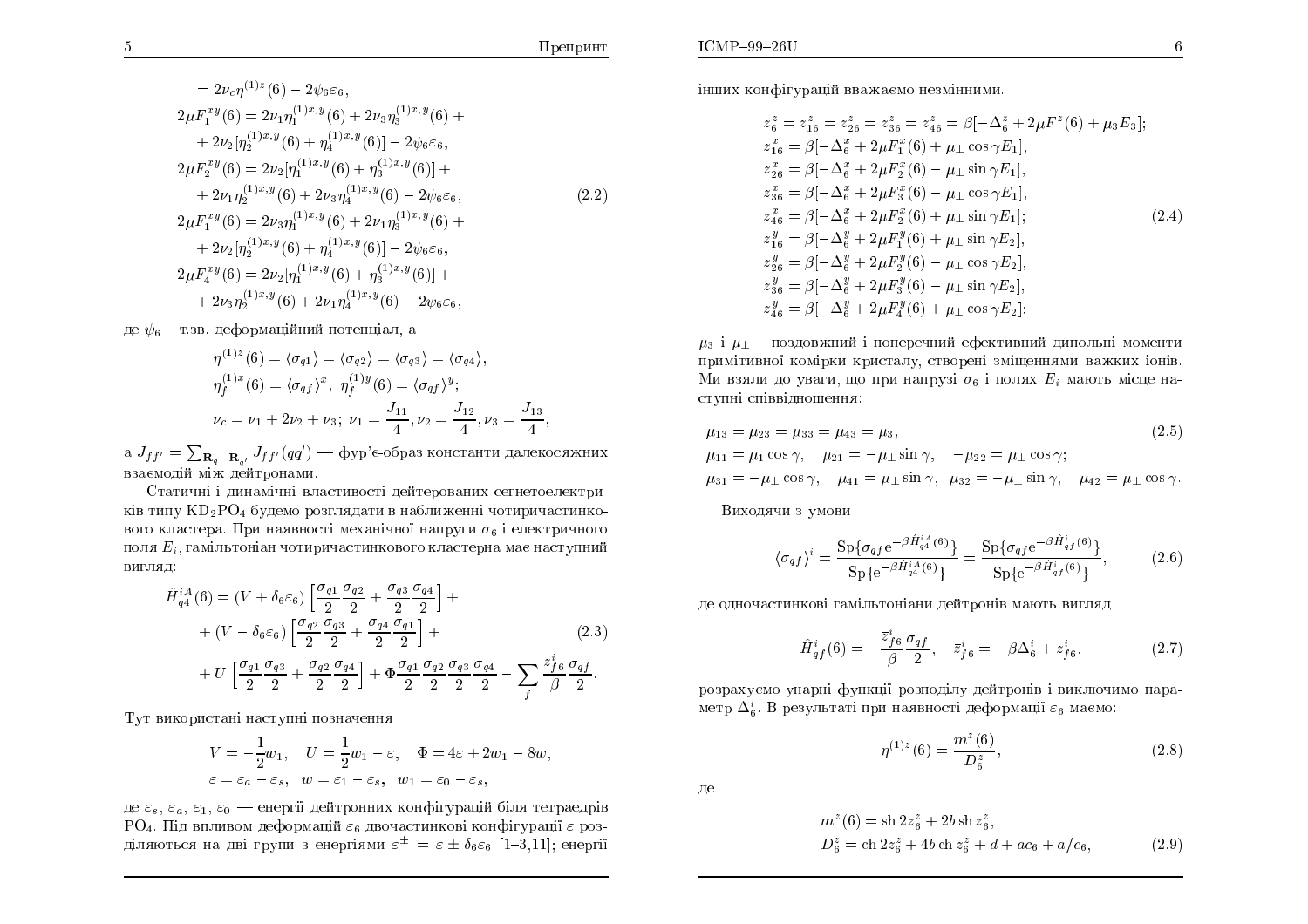$$
z_6^z = \frac{1}{2} \ln \frac{1 + \eta^{(1)z}(6)}{1 - \eta^{(1)z}(6)} + \beta \nu_c(6)\eta^{(1)z}(6) - \beta \psi_6 \varepsilon_6 + \frac{\beta \mu_3 E_3}{2}, \quad (2.10)
$$
  

$$
a = \exp(-\beta \varepsilon), \ b = \exp(-\beta w), \ d = \exp(-\beta w_1), \ c_6 = \exp(-\beta \delta_6 \varepsilon_6),
$$

а також

$$
\eta_f^{(1)\alpha}(6) = \frac{m_f^{\alpha}(6)}{D^{\alpha}(6)}, \qquad (\alpha = x, y), \tag{2.11}
$$

причому

$$
m_1^{\alpha}(6) = \sin \frac{A_1^{\alpha}(6)}{2} + d \sin \frac{A_2^{\alpha}(6)}{2} \pm ac_6 \sin \frac{A_3^{\alpha}(6)}{2} \pm \frac{a}{c_6} \sin \frac{A_4^{\alpha}(6)}{2} +
$$
  
+  $b \left[ \pm \sin \frac{A_5^{\alpha}(6)}{2} \mp \sin \frac{A_6^{\alpha}(6)}{2} + \sin \frac{A_7^{\alpha}(6)}{2} + \sin \frac{A_8^{\alpha}(6)}{2} \right],$   

$$
m_1^{\alpha}(6) = \sin \frac{A_1^{\alpha}(6)}{2} - d \sin \frac{A_2^{\alpha}(6)}{2} \pm ac_6 \sin \frac{A_3^{\alpha}(6)}{2} \mp \frac{a}{c_6} \sin \frac{A_4^{\alpha}(6)}{2} +
$$
  
+  $b \left[ \sin \frac{A_5^{\alpha}(6)}{2} + \sin \frac{A_6^{\alpha}(6)}{2} \pm \sin \frac{A_7^{\alpha}(6)}{2} \mp \sin \frac{A_8^{\alpha}(6)}{2} \right]$  (2.12)  

$$
D^{\alpha}(6) = \cosh \frac{A_1^{\alpha}(6)}{2} + d \sin \frac{A_2^{\alpha}(6)}{2} + ac_6 \cosh \frac{A_3^{\alpha}(6)}{2} + \frac{a}{c_6} \cosh \frac{A_4^{\alpha}(6)}{2} +
$$
  
+  $b \left[ \cosh \frac{A_5^{\alpha}(6)}{2} + \cosh \frac{A_6^{\alpha}(6)}{2} + \cosh \frac{A_7^{\alpha}(6)}{2} + \cosh \frac{A_8^{\alpha}(6)}{2} \right]$ 

Тут використані наступні позначення:

$$
A_2^{\alpha}(6) = z_1^{\alpha}(6) \pm z_2^{\alpha}(6) + z_3^{\alpha}(6) \pm z_4^{\alpha}(6);
$$
  
\n
$$
A_3^{\alpha}(6) = z_1^{\alpha}(6) \pm z_2^{\alpha}(6) - z_3^{\alpha}(6) \mp z_4^{\alpha}(6);
$$
  
\n
$$
A_5^{\alpha}(6) = \pm z_1^{\alpha}(6) + z_2^{\alpha}(6) \mp z_3^{\alpha}(6) + z_4^{\alpha}(6);
$$
  
\n
$$
A_5^{\alpha}(6) = z_1^{\alpha}(6) \pm z_2^{\alpha}(6) + z_3^{\alpha}(6) \mp z_4^{\alpha}(6);
$$

де

$$
z_{16}^x = \frac{1}{2} \ln \frac{1 + \eta_1^{(1)x}(6)}{1 - \eta_1^{(1)x}(6)} + \beta \nu_1 \eta_1^{(1)x}(6) + \beta \nu_3 \eta_3^{(1)x}(6) +
$$
  
+ 
$$
\beta \nu_2 \eta_2^{(1)x}(6) + \beta \nu_2 \eta_4^{(1)x}(6) - \beta \psi_6 \varepsilon_6 + \frac{\beta \mu_1 \cos \gamma E_1}{2}
$$
  

$$
z_{36}^x = \frac{1}{2} \ln \frac{1 + \eta_3^{(1)x}(6)}{1 - \eta_3^{(1)x}(6)} + \beta \nu_3 \eta_1^{(1)x}(6) + \beta \nu_1 \eta_3^{(1)x}(6) +
$$

+ 
$$
\beta \nu_2 \eta_2^{(1)x} (6) + \beta \nu_2 \eta_4^{(1)x} (6) - \beta \psi_6 \varepsilon_6 - \frac{\beta \mu_1 \cos \gamma E_1}{2}
$$
, (2.13)  
\n
$$
z_{26}^x = \frac{1}{2} \ln \frac{1 + \eta_2^{(1)x} (6)}{1 - \eta_2^{(1)x} (6)} + \beta \nu_2 \eta_1^{(1)x} (6) + \beta \nu_2 \eta_3^{(1)x} (6) + \beta \nu_1 \eta_2^{(1)x} (6) + \beta \nu_3 \eta_4^{(1)x} (6) - \beta \psi_6 \varepsilon_6 - \frac{\beta \mu_1 \sin \gamma E_1}{2}
$$
,  
\n
$$
z_{46}^x = \frac{1}{2} \ln \frac{1 + \eta_4^{(1)x} (6)}{1 - \eta_4^{(1)x} (6)} + \beta \nu_2 \eta_1^{(1)x} (6) + \beta \nu_2 \eta_3^{(1)x} (6) + \beta \nu_3 \eta_2^{(1)x} (6) + \beta \nu_3 \eta_2^{(1)x} (6) + \beta \nu_1 \eta_4^{(1)x} (6) - \beta \psi_6 \varepsilon_6 + \frac{\beta \mu_1 \sin \gamma E_1}{2}
$$
;  
\n
$$
z_{16}^y = \frac{1}{2} \ln \frac{1 + \eta_1^{(1)y} (6)}{1 - \eta_1^{(1)y} (6)} + \beta \nu_1 \eta_1^{(1)y} (6) + \beta \nu_3 \eta_3^{(1)y} (6) + \beta \nu_2 \eta_2^{(1)y} (6) + \beta \nu_2 \eta_2^{(1)y} (6) + \beta \nu_2 \eta_2^{(1)y} (6) + \beta \nu_2 \eta_3^{(1)y} (6) + \beta \nu_2 \eta_2^{(1)y} (6) + \beta \nu_2 \eta_3^{(1)y} (6) + \beta \nu_2 \eta_2^{(1)y} (6) + \beta \nu_2 \eta_3^{(1)y} (6) + \beta \nu_2 \eta_2^{(1)y} (6) + \beta \nu_2 \eta_3^{(1)y} (6) + \beta \nu_2 \eta_2^{(1)y} (6) + \beta \nu_2 \eta_3^{(1)y} (6) + \beta \
$$

## 3. Пружні, п'єзоелектричні і діелектричні властивості сегнетоелектриків типу  $KD_2PO_4$  при прикладанні механічної напруги  $\sigma_6$

Вплив механічної напруги  $\sigma_6$  на властивості сегнетоелектриків типу KD<sub>2</sub>PO<sub>4</sub> будемо розглядати, використовуючи термодинамічний потенціал в розрахунку на одну примітивну комірку, який в наближенні чотиричастинкового кластера отримано в наступному вигля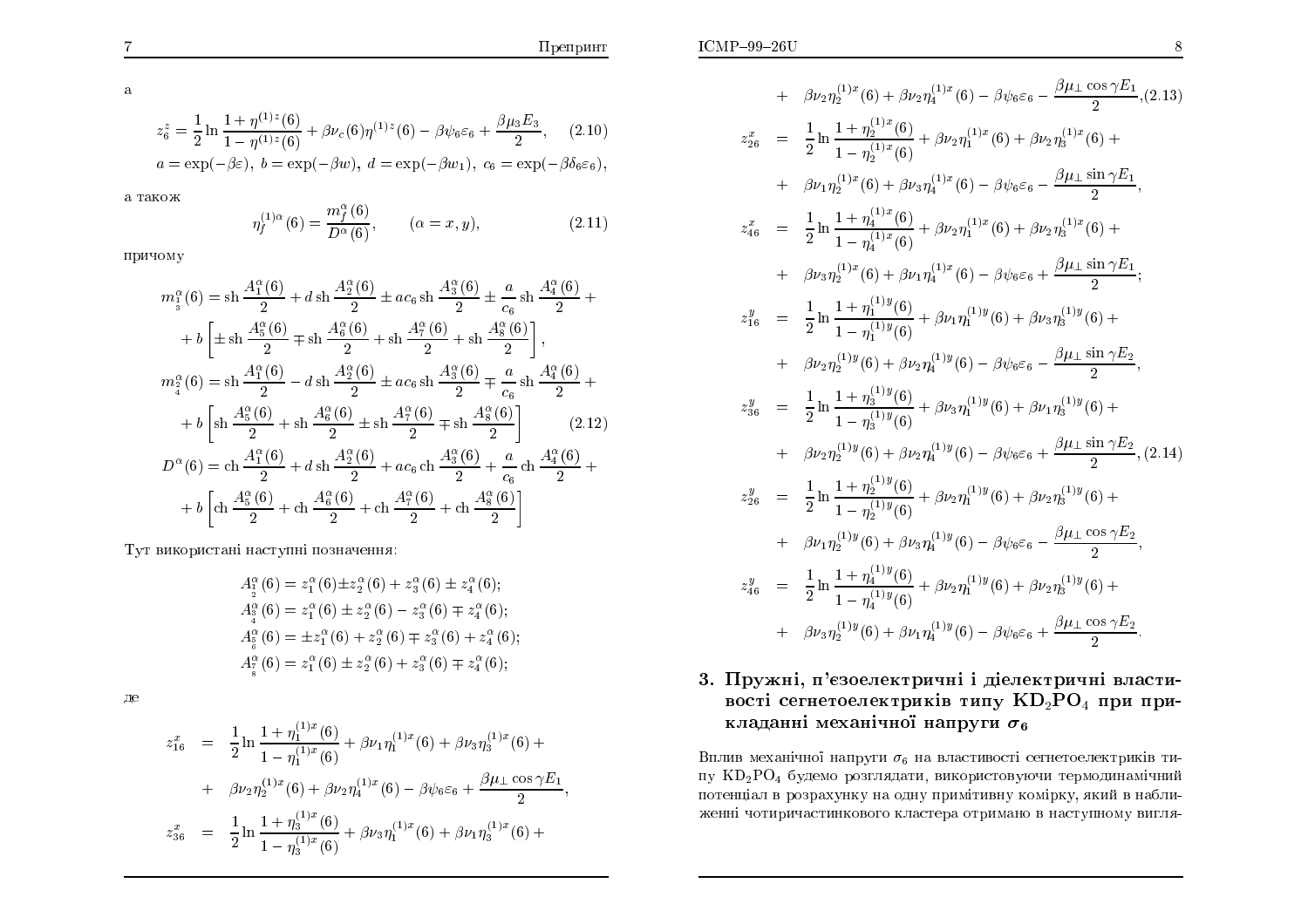Препринт

 $\rm \, \mathrm{m}$ 

$$
g_{1E}(6) = \frac{\bar{v}}{2} c_{66}^{E_0} \varepsilon_6^2 - \bar{v} e_{36}^0 \varepsilon_6 E_3 - \frac{\bar{v}}{2} \chi_{33}^{\varepsilon_0} E_3^2 + 2T \ln 2 + (3.1) + 2\nu_c [\eta^{(1)z}(6)]^2 - 2T \ln[1 - (\eta^{(1)z}(6))^2] - 2T \ln D_6^z - \bar{v} \sigma_6 \varepsilon_6.
$$

Зауважимо, що умова екстремуму  $g_{1E}$ 

$$
\frac{\partial g_{1E}}{\partial \eta^{(1)}} = 0,
$$

співпадає з рівнянням  $(2.8)$ .

З умов термодинамічної рівноваги

$$
\frac{1}{\bar{v}} \left( \frac{\partial g_{1E}(6)}{\partial \varepsilon_6} \right)_{E_3, \sigma_6} = 0, \qquad \frac{1}{\bar{v}} \left( \frac{\partial g_{1E}(6)}{\partial E_3} \right)_{\sigma_6} = -P_3
$$

отримуємо

$$
\sigma_6 = c_{66}^{E0} \varepsilon_6 - e_{36}^0 E_3 + \frac{4\psi_6}{\bar{v}} \frac{m^2(6)}{D_6^z} + \frac{2\delta_6}{\bar{v}} \frac{ac_6 - a/c_6}{D_6^z}, \quad (3.2)
$$

$$
P_3 = e_{36}^0 \varepsilon_6 + \chi_{33}^{\varepsilon 0} E_3 + 2 \frac{\mu}{v} \frac{m^z(6)}{D_6^z}.
$$
 (3.3)

3 (3.3) знаходимо електричне поле

$$
E_3 = -h_{36}^0 \varepsilon_6 + k_{33}^{\varepsilon_0} \left( P_3 - 2 \frac{\mu}{v} \frac{m^z(6)}{D_6^z} \right), \tag{3.4}
$$

де  $h_{36}^0 = e_{36}^0/\chi_{33}^{\epsilon 0}$ ,  $k_{33}^{\epsilon 0} = 1/\chi_{33}^{\epsilon 0}$ . Підставивши вираз (3.4) у (3.2), отримуємо

$$
\sigma_6 = c_{66}^{P0} \varepsilon_6 - h_{36}^0 \left( P_3 - 2 \frac{\mu}{v} \frac{m^z(6)}{D_6^z} \right) + \frac{4\psi_6}{\bar{v}} \frac{m^z(6)}{D_6^z} + \frac{2\delta_6}{\bar{v}} \frac{ac_6 - a/c_6}{D_6^z},
$$
 (3.5)

де $c_{66}^{P0} = c_{66}^{E0} + e_{36}^{0}h_{36}^{0}$ . Вирази (3.4) і (3.5) можна отримати і з умов

$$
\frac{1}{\bar{v}}\left(\frac{\partial f(6)}{\partial \varepsilon_6}\right)_{P_3} = \sigma_6, \qquad \frac{1}{\bar{v}}\left(\frac{\partial f(6)}{\partial P_3}\right)_{\varepsilon_6} = E_3,
$$

де вільна енергія має вигляд

$$
f(6) = g_{1E}(6) - \bar{v}P_3E_3 =
$$
  
=  $\frac{\bar{v}}{2}c_{66}^{P_0}\varepsilon_6^2 - \bar{v}h_{36}^0\varepsilon_6P_3 + \frac{\bar{v}}{2}k_{33}^0P_3^2 - \frac{\bar{v}}{2}k_{33}^0\left(2\frac{\mu}{\bar{v}}\eta^{(1)z}(6)\right)^2 + (3.6)$   
+  $2T\ln 2 + 2\nu_c[\eta^{(1)z}(6)]^2 - 2T\ln[1 - (\eta^{(1)z}(6))^2] - 2T\ln D_6^z.$ 

3 (3.2) і (3.5) отримуємо вирази для перенормованих пружних сталих при постійному полі і постійній поляризації:

$$
c_{66}^{E} = \left(\frac{\partial \sigma_{6}}{\partial \varepsilon_{6}}\right)_{E_{3}} = C_{66}^{E_{0}} - \frac{8\varkappa_{6}^{2}\psi_{6}^{2}}{\bar{v}T(D_{6} - 2\varkappa_{6}^{c}\varphi_{6}^{c})} + \frac{8\eta^{(1)}(6)\varkappa_{6}\psi_{6}\delta_{6}}{\bar{v}T(D_{6} - 2\varkappa_{6}^{c}\varphi_{6}^{c})} - \frac{2(ac_{6} + a/c_{6})\delta_{6}^{2}}{\bar{v}TD_{6}} + \frac{2\varkappa_{6}^{2}\delta_{6}^{2}}{\bar{v}TD_{6}}\frac{D_{6} - 2\varphi_{6}^{c}(\text{ch}2z_{6} + b\text{ ch}z_{6})}{D_{6}(D_{6} - 2\varkappa_{6}^{c}\varphi_{6}^{c})};
$$
(3.7)  

$$
c_{66}^{P} = c_{66}^{E} + e_{36}h_{36}.
$$

Тут використані наступні позначення:

$$
\varkappa_6^c = \text{ch } 2z_6 + b \text{ ch } z_6 - \eta^{(1)}(6)m(6), \quad \varkappa_6 = ac_6 - \frac{a}{c_6},
$$

$$
\varphi_6^c = \frac{1}{1 - (\eta^{(1)}(6))^2} + \beta \nu_c,
$$

$$
e_{36} = -\left(\frac{\partial \sigma_6}{\partial E_3}\right)_{\varepsilon_6}, \qquad h_{36} = -\left(\frac{\partial E_3}{\partial \varepsilon_6}\right)_{P_3}.
$$

У параелектричній фазі кристалу при відсутності зовнішньої напруги чи електричного поля, коли  $\eta^{(1)} = 0$ , перенормована пружна стала для недеформованого кристалу  $(\varepsilon_6 = 0)$  рівна:

$$
c_{66}^{E} = c_{66}^{E0} - \frac{8(1+b)\psi_6^2}{\overline{v}T[-1+2b+2a-2\beta\bar{\nu}_c(1+b)]} - \frac{2a\delta_6^2}{\overline{v}T(1+4b+2a)}.
$$
 (3.9)

Використовуючи вирази  $(3.2) - (3.5)$  та відомі співвідношення між пружними, діелектричними і п'єзоелелктричними характеристиками кристалу, отримуємо:

коефіцієнт п'єзоелектричної напруги  $e_{36}$ :

$$
e_{36} = -\left(\frac{\partial \sigma_6}{\partial E_3}\right)_{\varepsilon_6} = \left(\frac{\partial P_3}{\partial \varepsilon_6}\right)_{E_3} = e_{36}^0 - \frac{\mu_3}{v} \frac{2}{T} \frac{2 \varkappa_6^c \psi_6 - \eta^{(1)}(6) \varkappa_6 \delta_6}{D_6 - 2 \varkappa_6^c \varphi_6^c},\tag{3.10}
$$

діелектричну сприйнятливість при  $\varepsilon = \text{const.}$ 

$$
\chi_{33}^{\varepsilon} = \left(\frac{\partial P_3}{\partial E_3}\right)_{\varepsilon_6} = \chi_{33}^0 + \bar{v}\frac{\mu^2}{v^2} \frac{1}{T} \frac{2\varkappa_6^c}{D_6 - 2\varkappa_6^c \varphi_6^c},\tag{3.11}
$$

константу п'єзоелектричної напруги  $h_{36}$ :

$$
h_{36} = -\left(\frac{\partial E_3}{\partial \varepsilon_6}\right)_{P_3} = -\left(\frac{\partial \sigma_6}{\partial P_3}\right)_{\varepsilon_6} = \frac{e_{36}}{\chi_{33}^{\varepsilon}}.\tag{3.12}
$$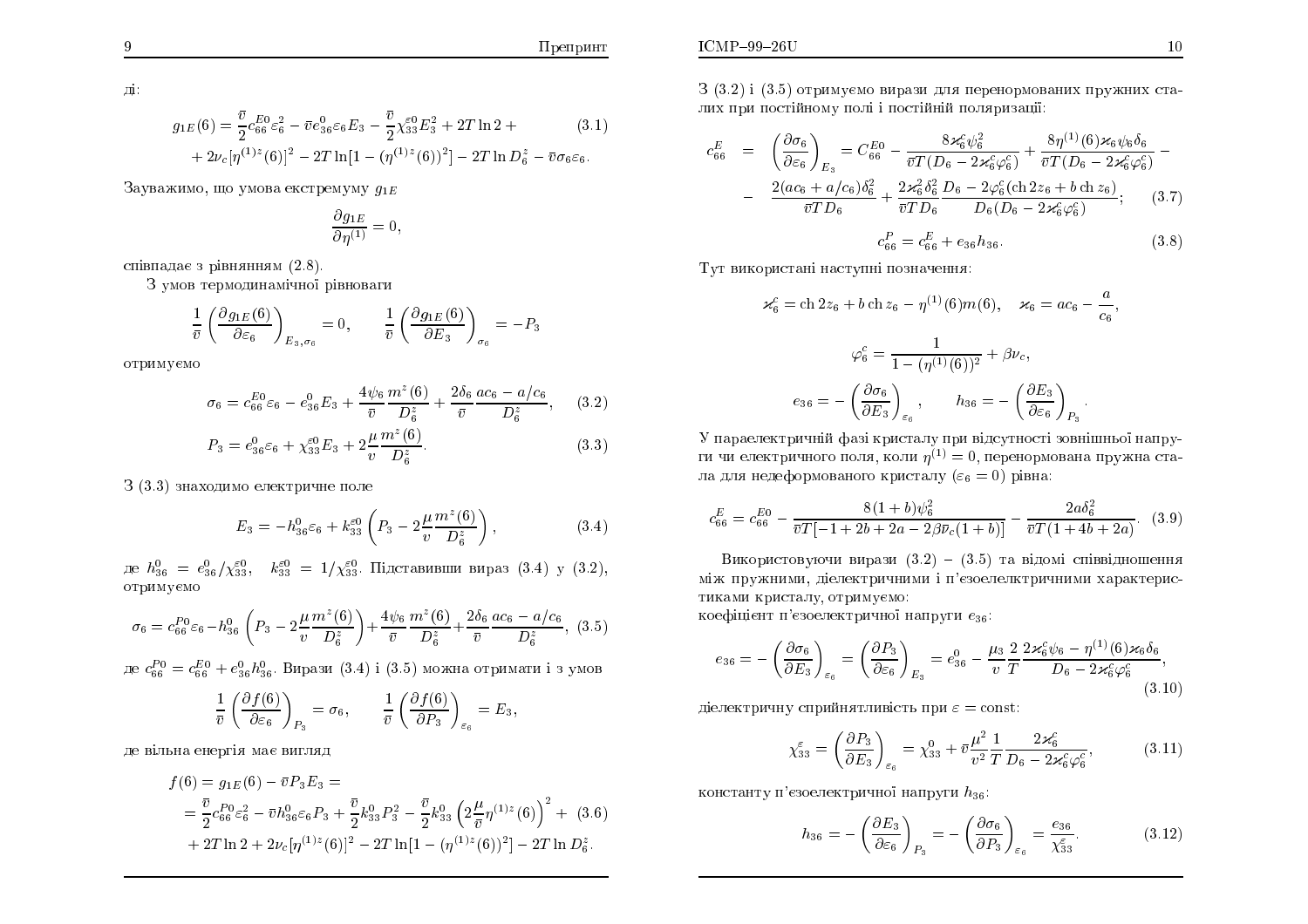$$
d_{36} = \left(\frac{\partial P_3}{\partial \sigma_6}\right)_{E_3} = \frac{h_{36}}{c_{66}^P k_{33}^{\varepsilon} - h_{36}^2} = \frac{e_{36}}{c_{66}^P - e_{36}h_{36}}\tag{3.13}
$$

податливість при постійному полі:<br>.

$$
s_{66}^{E} = \left(\frac{\partial \varepsilon_6}{\partial \sigma_6}\right)_{E_3} = \frac{k_{33}^{\varepsilon}}{c_{66}^{P} k_{33}^{\varepsilon} - h_{36}^{2}} = \frac{1}{c_{66}^{P} - e_{36} h_{36}} = \frac{1}{c_{66}^{E}},
$$
(3.14)

константу п'єзоелектричної деформації

$$
g_{36} = -\left(\frac{\partial E_3}{\partial \sigma_6}\right)_{P_3} = \frac{e_{36}}{\left(c_{66}^E + \frac{e_{36}^2}{\chi_{33}^2}\right)\chi_{33}^{\varepsilon}} = \frac{h_{36}}{c_{66}^E + e_{36}h_{36}} = \frac{h_{36}}{c_{66}^P}, \quad (3.15)
$$

податливість при постійній поляризаці<mark>ї</mark>

$$
s_{66}^P = \left(\frac{\partial \varepsilon_6}{\partial \sigma_6}\right)_{P_3} = \frac{1}{c_{66}^E + \frac{e_{36}^2}{\chi_{33}^{\varepsilon_3}}} = \frac{1}{c_{66}^P}.
$$
 (3.16)

діелектричну сприйнятливість при  $\sigma_6 = \mathrm{const}$ 

$$
\chi_{33}^{\sigma} = \left(\frac{\partial P_3}{\partial E_3}\right)_{\sigma_6} = \chi_{33}^{\varepsilon} + e_{36}d_{36}.\tag{3.17}
$$

Розрахуємо тепер при наявності механічної напруги  $\sigma_6$  поперечну діелектричну сприйнятливість типу  $\mathrm{KD_{2}PO_{4}}$  , яку визначимо наступним чином:

$$
\chi_{11}^{\varepsilon_6} = \frac{\mu_{\perp} \cos \gamma}{v} \left( \frac{\partial \eta_1^{(1)x}(6)}{\partial E_1} - \frac{\partial \eta_3^{(1)x}(6)}{\partial E_1} \right) + \n+ \frac{\mu_{\perp} \sin \gamma}{v} \left( -\frac{\partial \eta_2^{(1)x}(6)}{\partial E_1} + \frac{\partial \eta_4^{(1)x}(6)}{\partial E_1} \right).
$$
\n(3.18)

На основі співвідношень  $(2.11)$ – $(2.14)$  отримуємо наступну систему рівнянь

$$
\beta \mu_{\perp} \cos \gamma \varkappa_6^a + \beta \mu_{\perp} \sin \gamma \varkappa_6 = -\varkappa_6 \varphi_6^a \left( -\frac{\partial \eta_2^{(1)x}(6)}{\partial E_1} + \frac{\partial \eta_4^{(1)x}(6)}{\partial E_1} \right) +
$$

$$
+ (D_6 - \varkappa_6^a \varphi_6^a) \left( \frac{\partial \eta_1^{(1)x}(6)}{\partial E_1} - \frac{\partial \eta_3^{(1)x}(6)}{\partial E_1} \right),
$$

$$
\beta\mu_{\perp}\cos\gamma\varkappa_{6} + \beta\mu_{\perp}\sin\gamma\varkappa_{6}^{a} = -\varkappa_{6}\varphi_{6}^{a} \left(\frac{\partial\eta_{1}^{(1)x}(6)}{\partial E_{1}} - \frac{\partial\eta_{3}^{(1)x}(6)}{\partial E_{1}}\right) + + (D_{6} - \varkappa_{6}^{a}\varphi_{6}^{a}) \left(-\frac{\partial\eta_{2}^{(1)x}(6)}{\partial E_{1}} + \frac{\partial\eta_{4}^{(1)x}(6)}{\partial E_{1}}\right),
$$

де використані наступні позначення:

$$
\varkappa_6^a = ac_6 + \frac{a}{c_6} + 2b \operatorname{ch} z_6, \quad \varphi_6^a = \frac{1}{1 - (\eta^{(1)}(6))^2} + \beta(\nu_1 - \nu_3). \tag{3.19}
$$

B результаті

$$
\chi_{11}^{\varepsilon_6} = \bar{v} \frac{\mu_{\perp}^2}{v^2} \frac{1}{T} \frac{(D_6 - \varphi_6^a \varkappa_6^a) \varkappa_6^a - \varphi_6^a \varkappa_6^2}{(D_6 - \varphi_6^a \varkappa_6^a)^2 - (\varphi_6^a \varkappa_6)^2} +
$$

$$
- \bar{v} \frac{\mu_{\perp}^2}{v^2} \frac{1}{T} \frac{D \varkappa_6}{(D_6 - \varphi_6^a \varkappa_6^a)^2 - (\varphi_6^a \varkappa_6)^2} \sin 2\gamma. \tag{3.20}
$$

# 4. Вплив механічної напруги  $\sigma_6$  на теплові властивості кристалів типу  $\mathbf{KD}_2\mathbf{PO}_4$

Молярна ентропія кристалів типу типу  $\mathrm{KD_2PO_4},$  що обумовлена дейтронною підсистемою при прикладанні механічної напруги  $\sigma_6,$ має наступний вигляд

$$
S_6 = -R \left( \frac{\partial f_6}{\partial T} \right)_{P_3, \varepsilon_6} = R \left\{ 2 \ln 2 + 2 \ln \left[ 1 - (\eta^{(1)}(6))^2 \right] + 2 \ln D_6 + \right. \\ + 4T \varphi_6^T \eta^{(1)}(6) + \frac{2M_6}{D_6} \right\}, \tag{4.1}
$$

де  $R$  – універсальна газова постійна,

$$
\varphi_6^T = -\frac{1}{T^2} (\bar{\nu}_c \eta^{(1)}(6) - \psi_6 \varepsilon_6),
$$
\n
$$
M_6 = 4b \frac{w}{T} \operatorname{ch} z_6 + d \frac{w_1}{T} + \left( ac_6 + \frac{a}{c_6} \right) \frac{\varepsilon}{T} + \left( ac_6 - \frac{a}{c_6} \right) \frac{\delta_6 \varepsilon_6}{T}.
$$
\n(4.2)

Молярну теплоємність кристалу типу  $\mathrm{KD_2PO_4},$  обумовлену його дейтронною підсистемою, при постійній напрузі обчислимо безпосе-<br>. редньо диференціюючи ентропію<br>

$$
\Delta C_6^{\sigma} = T \left( \frac{\partial S}{\partial T} \right)_{\sigma} = \Delta C_6^{\varepsilon} + q_6^P \alpha_6, \tag{4.3}
$$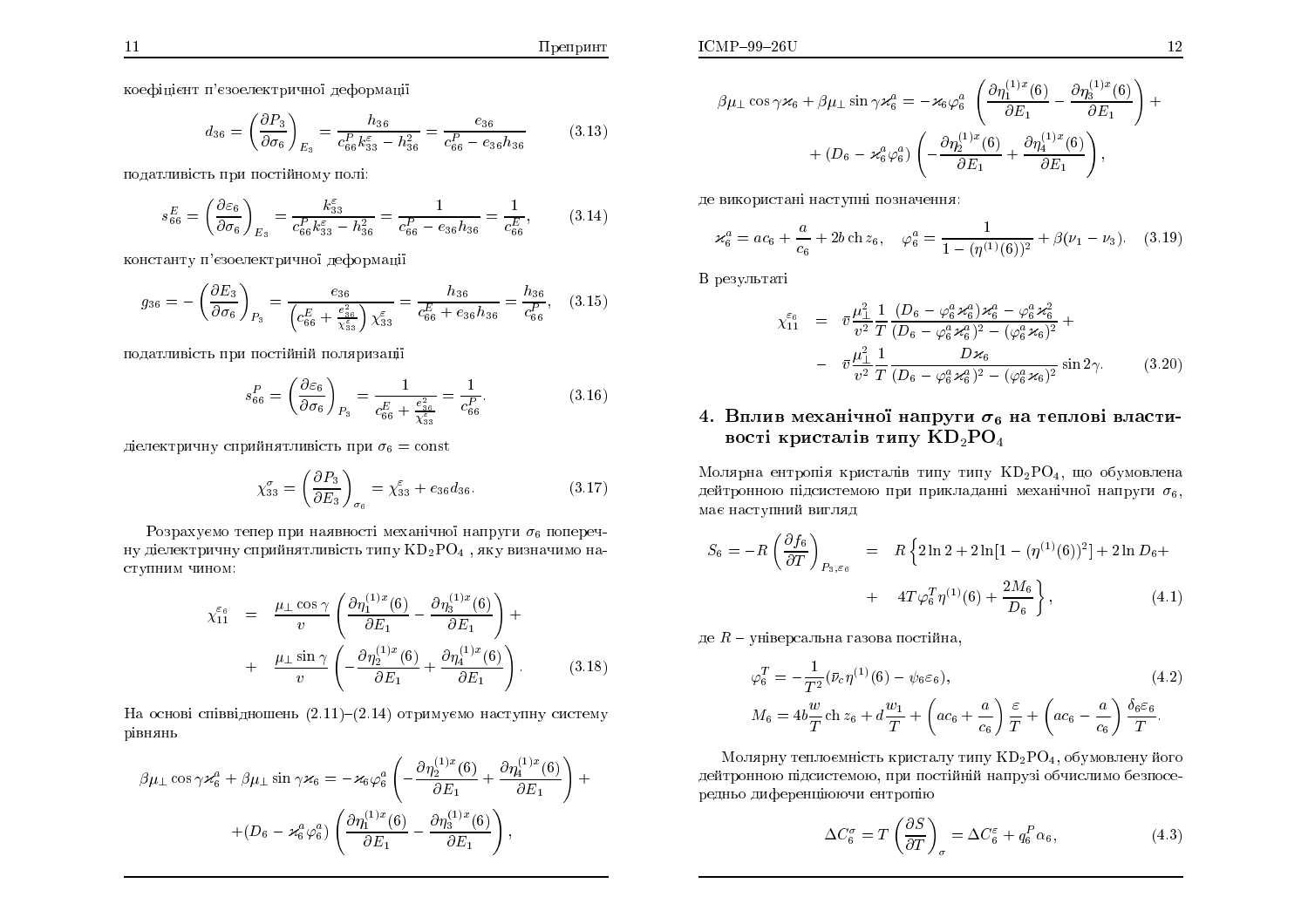де  $\Delta C_{\rm g}^{\varepsilon}$  – молярна теплоємність при постійній деформації

$$
\Delta C_6^{\varepsilon} = q_6^{P,\varepsilon} + q_6^{\varepsilon} p_6^{\sigma}.
$$
\n(4.4)

Використовуючи співвідношення (4.1), отримуємо

$$
q_6^{P,\varepsilon} = \left(\frac{\partial S_6}{\partial T}\right)_{P_3,\varepsilon_6} =
$$
\n
$$
= \frac{2R}{D_6} \left\{ 2T \varphi_6^T \left[ 2\varkappa_6^c T \varphi_6^T + 2(q_6 - \eta^{(1)}(6)M_6) \right] + N_6 - \frac{M_6^2}{D_6} \right\},
$$
\n
$$
q_6^{\varepsilon} = \left(\frac{\partial S_6}{\partial P_3}\right)_{\varepsilon_6, T} = \frac{v}{\mu_3} \frac{2RT}{D_6} \varphi_6^c \left\{ 2\varkappa_6^c T \varphi_6^T + [q_6 - \eta^{(1)}(6)M_6] \right\}
$$
\n(4.5)

- теплота поляризації при заданому  $\varepsilon_6$ ,

$$
q_6^P = \left(\frac{\partial S_6}{\partial \varepsilon_6}\right)_{P_3,T} = \frac{2R}{D_6} \left\{ 2T\varphi_6^T(-2\varkappa_6\psi_6 + \eta^{(1)}(6)\varkappa_6\delta_6) + \frac{\varkappa_6 M_6}{D_6} \delta_6 - \frac{2\left[q_6 - \eta^{(1)}(6)M_6\right]\psi_6 - \beta\delta_6 \left[ac_6(\varepsilon + \delta_6\varepsilon_6) - \frac{a}{c_6}(\varepsilon - \delta_6\varepsilon_6)\right] \right\}
$$

- теплота деформації при заданому  $P_3$ , де

$$
N_6 = \frac{1}{T^2} \left( 4bw^2 \operatorname{ch} z_6 + dw_1^2 + ac_6 (\varepsilon + \delta_6 \varepsilon_6)^2 + \frac{a}{c_6} (\varepsilon - \delta_6 \varepsilon_6)^2 \right)
$$
  

$$
q_6 = \frac{1}{T} 2bw \operatorname{sh} z_6.
$$

B (4.3) і (4.4)  $p_6^{\sigma} = (\partial P_3/\partial T)_{\sigma,E_3}$  — піроелектричний коефіцієнт, а  $\alpha_6 = (\partial \varepsilon_6/\partial T)_{\sigma}$  — коефіцієнт теплового розширення, а

$$
p_6^{\sigma} = p_6^{\varepsilon} + e_{36}\alpha_6, \tag{4.6}
$$

де

$$
p_6^{\varepsilon} = \frac{\mu_3}{v} \frac{2}{T} \frac{2\varkappa_6^c T \varphi_6^T + [q_6 - \eta^{(1)}(6)M_6]}{D_6 - 2\varkappa_6^c \varphi_6^c},
$$
\n(4.7)

а коефіцієнт теплового розширення має наступний вигляд

$$
\alpha_6 = \frac{-p_6 + h_{36}p_6^{\varepsilon}}{c_{66}^E},\tag{4.8}
$$

де 
$$
p_6 = \left(\frac{\partial \sigma_6}{\partial T}\right)_{p_3, \varepsilon_6} = q_6^p
$$
 – термічний тиск.

## 5. Порівняння з експериментом. Обговорення отриманих результатів

Перш, ніж перейти до обговорення на основі запропонованої в попередніх розділах теорії експериментальних даних, відзначимо, що ця теорія, строго кажучи, справедлива лише для дейтерованих кристалів сім'ї КН<sub>2</sub>РО<sub>4</sub>. В той же час експериментальні дані стосуються в основному чистих кристалів  $KH_{2}PO_{4}$  і частково дейтерованих кристалів типу  $K(H_{1-x}D_x)_2PO_4$  (див. [12-17]). Встановлений на експерименті релаксаційний характер дисперсії компонент тензора діелектричної проникності в цього типу кристалах пов'язаний скоріше всього з суттєвим подавленням тунелювання короткосяжними взаємодіями [18,19]. Надалі будемо вважати, що принаймі у випадку високих ступенів дейтерування  $x$  запропонована в попередніх розділах теорія з ефективними параметрами  $\varepsilon(x)$ ,  $\omega(x)$ ,  $\nu_c(x)$ ,  $\mu_3(x), \psi_6(x), \delta_6(x), c_{66}^{E_0}(x), \epsilon_{36}^{9}(x)$  і  $\chi_{33}^{\varepsilon_0}(x)$  справедлива і для кристалів  $K(H_{1-x}D_x)_2PO_4$ . Будемо далі припускати, що для  $K(H_{1-x}D_x)_2PO_4$ відповідають параметри [20,21]

$$
\varepsilon(x) = \varepsilon_H (1 - x) + \varepsilon_D x, \qquad w(x) = w_H (1 - x) + w_D x. \tag{5.1}
$$

Тут параметри  $\varepsilon_H$ ,  $w_H$  i  $\varepsilon_D$ ,  $w_D$  - параметри теорії для кристалів типу  $KH_2PO_4$  і  $KD_2PO_4$ , відповідно. В роботах [20,21] шляхом порівняння теоретичних результатів з експериментальними для недеформованих кристалів типу  $K(H_{1-x}D_x)_2PO_4$  було знайдено оптимальні набори параметрів для цих кристалів, які забезпечують добру згоду теоретичних результатів з експериментальними для їх термодинамічних і динамічних характеристик.

В якості мікропараметрів у випадку  $x = 0.89$  вибрані ті, що при  $\sigma_6 = 0$  були знайдені в [20,21], і які забезпечують задовільне узгодження з експериментальними даними розрахованих значень спонтанної поляризації, теплоємності, статичних і динамічних діелектричних проникностей при атмосферному тиску. Отже,  $\varepsilon = 88.3$  K, w = 788 K,  $w_1 = \infty$ ,  $\mu_3 = 3.5 \cdot 10^{-18}$  CTSEq.cm.

Для визначення деформаційних потенціалів і "затравочних" величин використаємо експериментальні дані робіт [16,17], де наведені температурні залежності при  $\sigma_6 = 0$  коефіцієнта п'єзоелектричної деформації  $d_{36}$ , діелектричної сприйнятливості  $\chi_{33}$  і податливості  $s_{66}^E$ . Використовуючи співвідношення між діелектричними, пружними та п'єзоелектричними характеристиками кристалу, за значеннями величин  $d_{36}$ ,  $\chi_{33}^{\sigma}$  і  $s_{66}^{E}$  можна розрахувати п'єзоелектричні сталі  $e_{36}$ ,  $h_{36}$ ,  $g_{36}$ , пружні характеристики  $c_{66}^P$ ,  $c_{66}^E$ ,  $s_{66}^P$  і діелектричну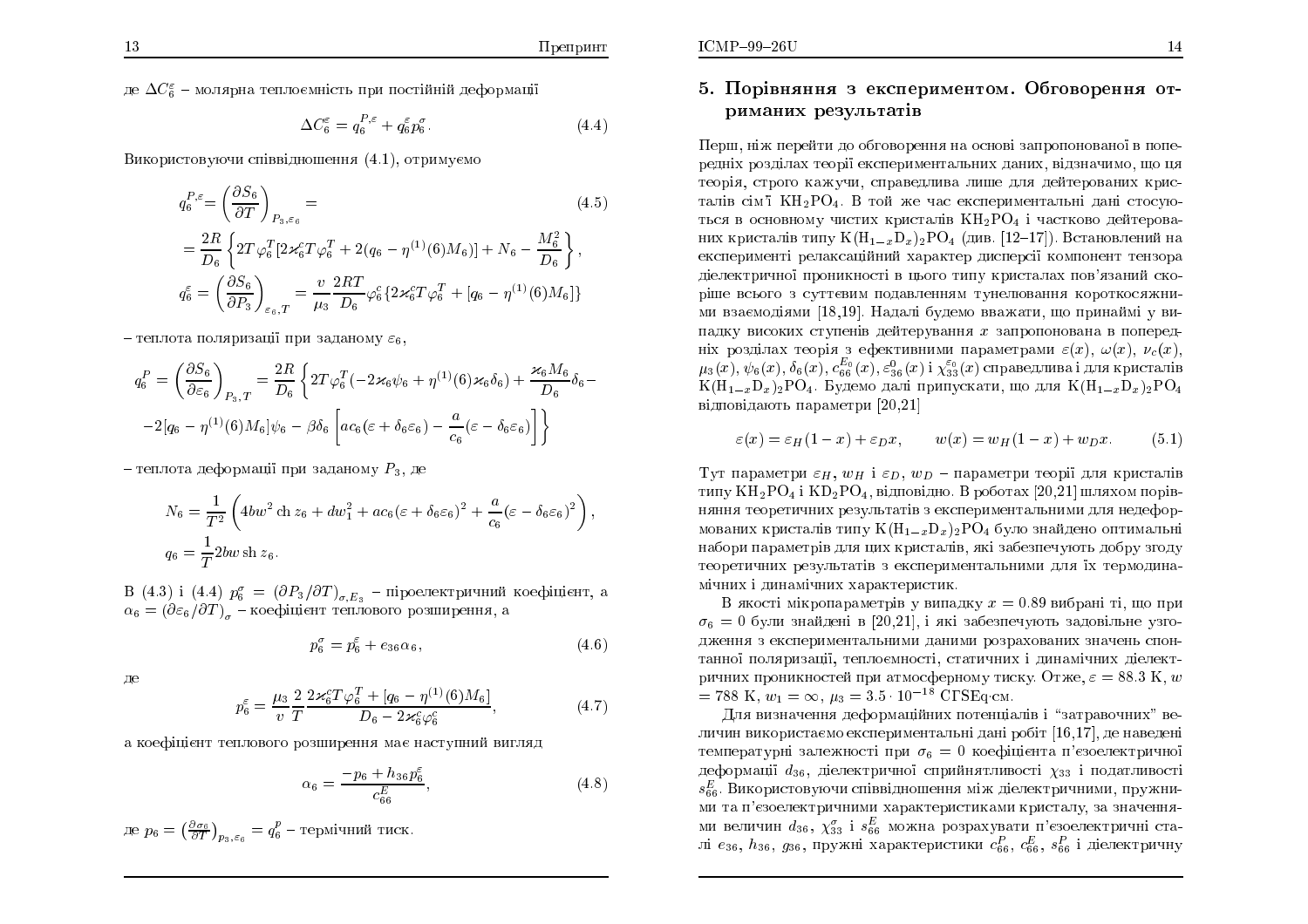сприйнятливість  $\chi_{33}^\varepsilon$ . Аналогічні розрахунки проведені і для випадку  $x=0$  на основі даних робіт [13–15]. Відмітимо, що експериментальні значення  $d_{36}$  і  $c_{66}^E$  цих робіт не корелюють з результатами роботи [12].

Оскільки величина коефіцієнта п'єзоелектричної напруги  $e_{36}$  при  $T>T_{\rm C}$  і  $\sigma_6=0$  визначається деформаційним потенціалом  $\psi_6$  і взаємодією  $\nu_c$ , і ці ж величини входять у пружну функцію Гіббса  $(3.1)$ , то їх ми визначали з умови, щоб температура переходу була рівна<br>—  $T_{\rm C} = 210.8~{\rm K}$  і щоб при цій температурі співпадали експериментальні і теоретичні значення  $e_{36}$ . В попередній роботі [11] було показано, що задовільний опис  $e_{36},$   $s_{66}^E$  і  $\chi_{33}^\sigma$  отримується, якщо між  $\psi_6$  та параметром розщеплення енергій верхніх та нижніх конфігурацій  $\delta_{s6}$ виконується таке співвідношення

$$
\delta_{s6} = 325 + 2\psi_6 \exp(-\frac{w}{T_{C0}})
$$
\n(5.2)

В нашому випадку  $\delta_{s6} = 06$  тому  $\psi_6 = -162.5$  K i, відповідно,  $\nu_c =$  $35.976\,$  K. Візначимо, що прийняте в цій роботі значення  $\nu_c$  значно менше, ніж в теоріях, де не було враховано спонтанної деформації.<br>"Заправання" пришив ата та е<sup>0Е</sup> і пофариаційний полешіал б

"Затравочна" пружна стала  $c_{66}^{0E}$  і деформаційний потенціал  $\delta_6$ вибирались такими, щоб при  $\sigma_6 = 0$  були рівними експериментальне і теоретичне значення  $c_{66}^E$  при  $T=293\ {\rm K}$  і температурний хід кривої 1 теоретичне значення  $c_{66}^E$  при 1 = 293 K 1 температурнии хід кривої $c_{66}^E$  відповідав би експериментальному. Отримано, що  $\delta_6 = 1750$  K і $c_{66}^E = 7.0 {\cdot} 10^{10}$  дн/см $^2$ . "Затравочні"  $e_{36}^0$  і  $\chi_{33}^{e0}$  в  $66\,$  $c_{66}^{0E} = 7.0 \cdot 10^{10}$  дн/см<sup>2</sup>. "Затравочні"  $e_{36}^{0}$  і  $\chi_{33}^{50}$  відповідають значенням<br> $e_{36}^{0}$  і  $\chi_{33}^{5}$  при високих температурах:  $e_{36}^{0} = 0.42 \cdot 10^{4} \, \text{ C}\Gamma\text{CE}_{q}/\text{cm}^{2}$  і  $\chi_{33}^{\varepsilon 0} = 0.4.$ 

Для визначення параметра порядку  $\eta^{(1)}$  і деформацій  $\varepsilon_6$  ми мінімізували термодинамічний потенціал  $g_1(6)$  при  $E_3 = 0$  за параметром порядку  $\eta^{(1)}$  і знаходили деформацію  $\varepsilon_6$  з рівняння (3.2).

Відзначимо, що характер залежності термодинамічного потенціалу  $g_{1E}$  від параметра порядку  $\eta^{(1)},$  проілюстрований на рис. 2, визначається не наявністю розщеплення енергій короткосяжних взаємодій, а асиметрією залежності  $g_{1E}(\varepsilon_6)$  (і, як наслідок,  $g_{1E}(\eta^{(1)}))$ ). Тому, ці залежності в моделі роботи  $\left[ 11\right]$  і в даній моделі є ідентичними. Поведінка  $g_{1E}$  при нульовій напрузі  $\sigma_6$  є характерною для фазового переходу I роду: нижче точки переходу  $g_{1E}$  має три мінімуми  ${\cal J}$ один при  $\eta^{(1)}=0$  і два при  $\pm\eta^{(1)}\neq 0$ . Останні два мають однакову глибину і є нижчими, ніж при  $\eta^{(1)}=0$ . При  $T=T_{\rm C}$  всі мінімуми є однакової глибини (умова на температуру фазового переходу), а при  $T>T_{\rm C}$  центральний мінімум стає найглибшим. При достатньо високих температурах мінімуми  $g_{1E}$  при  $\eta^{(1)} \neq 0$  зникають взагалі.

При наявності напруги  $\sigma_6$  залежність  $g_{1E}(\eta^{(1)})$  стає асиметричною, менші значення термодинамічного потенціалу є при тих значеннях параметра порядку, знак яких співпадає із знаком напруги.<br>———————————————————— Криві  $g_{1E}(\eta^{(1)})$  при напругах протилежного знаку і однакової абсолютної величини є дзеркально симетричними.

Температура фазового переходу першого роду, при якій перетинаються гілки термодинамічного потенціалу, зростає з ростом напруги  $\sigma_6$ , причому значення  $\eta^{(1)}$  при  $T=T_{\rm C}+0$  зростає, а при  $T=T_{\rm C} =0$  зменшується. Зменшення величини стрибка параметра порядку  $\delta \eta^{(1)}$  означає послаблення першорідності фазового переходу і наближення його до другого роду. При деякій напрузі  $\sigma_6^*$  $\delta\eta^{(1)}$  обертається в нуль — має місце фазовий перехід другого роду (при температурі  $T^*$ ). Подальше підвищення напруги приводить до розмивання фазового переходу і плавної температурної залежності параметра порядку. Така поведінка характерна для фазового пере<mark>-</mark> ходу першого роду в сегнетоелектриках, які знаходяться у зовнішньому електричному полі, напрямок якого співпадає з напрямком спонтанної поляризації [22] і є абсолютно аналогічною до наведеної<br>Підари АТАРО в  $[11]$  для  $\rm{KD_{2}PO_{4}}$  в моделі з розщепленням енергій верхніх/нижніх конфігурацій.

Відповідна  $T_{\rm C}-\sigma_6$  фазова діаграма наведена на рис.3. Як видно, діаграма є симетричною відносно заміни  $\sigma_6 \rightarrow -\sigma_6$ . Зростання температури переходу в кристалі  $\mathrm{KD_2PO_4}$  з напругою  $\sigma_6$  є практично лінійним зі швидкістю  $\partial T_{\rm C}/\partial |\sigma_6|=13.6~{\rm K/kbar}$ . Вказано температури:  $T_{\rm CO} = 210.84$  K – температура фазового переходу першого роду при  $\sigma_6 = 0$ ;  $T^* = 212.6$  K – температура фазового переходу другого роду при критичному тиску  $\sigma_6^* = .5$  bar;  $T_0 = 210.5$  K – температура Кюрі вільного кристалу  $\sigma_6 = 0$ , при якій розбігаються податливість  $s_{66}^E$  і поздовжна статична дієлектрична проникність  $\varepsilon_{33}^{\sigma}$ . Відзначимо, що параметри фазової діаграми, наведеної в попередній роботі  $\left[ 11\right]$  дуже слабо залежать від розщеплення енергій короткосяжних взаємодій і тому практично співпадають з параметрами діаграми рис. $3$ .

Для порівняння, проаналізуємо фазову діаграму  $T_{\rm C}-\sigma_6$ , використовуючи розклади Ландау. Розклад термодинамічного потенціала  $G$  за параметром порядку  $\eta=\langle\sigma_{qf}\rangle$  і деформацією  $\varepsilon_6$  має вигляд

$$
G = G_0 + \frac{1}{2} \left( a_1 \eta^2 + a_2 \eta \varepsilon_6 + a_3 \varepsilon_6^2 \right) + \frac{1}{4} \left( b_1 \eta^4 + b_2 \eta^3 \varepsilon_6 + b_3 \eta^2 \varepsilon_6^2 \right) + + \frac{1}{6} \left( c_1 \eta^6 + c_2 \eta^5 \varepsilon_6 + c_3 \eta^4 \varepsilon_6^2 \right) - \frac{2\mu}{v} E \eta - \bar{v} \sigma_6 \varepsilon_6, \tag{5.3}
$$

де, наприклад, якщо використати вираз для термодинамічного по-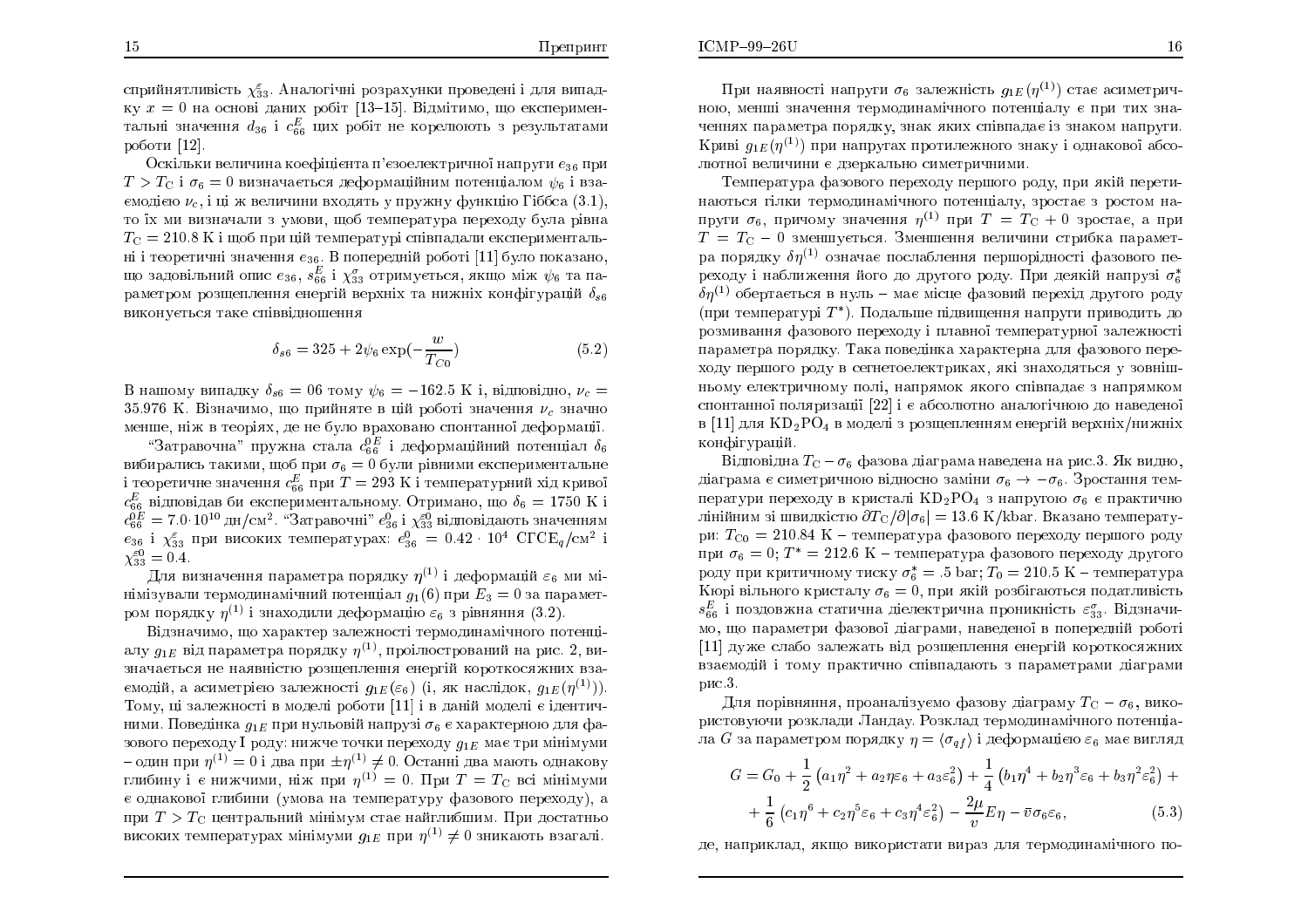тенціалу, отриманий в розділі II в наближенні чотиричастинкового кластера для моделі, що розглядаєть<mark>ся</mark>

$$
a_1 = 4T\varphi_6^c(1 - \frac{2\varkappa_6\varphi_6^c}{D_6^z}), \ a_2 = \frac{8\varkappa\varphi\psi_6}{D_6^z}, \ a_3 = \bar{v}c_{66}^{E0} - \frac{8(1+b)\psi_6^2 + 2a\delta_6^2}{D_6^zT}
$$

(всі величини тут взято при  $\eta = \varepsilon_6 = 0$ ).

 ¶ÓÔÉÎÎÉÍ (\relevant") ÁÒÁÍÅÔÒÏÍ ÏÒÑÄËÕ, ÚÁ ÑËÉÍ ×ÄÂÕ×Á¤ÔØÓÑ фазовий перехід є деяка лінійна комбінація  $\eta$  і  $\varepsilon_6$ . Щоб її визначити, здійснимо лінійне перетворення  $(\eta, \varepsilon_6) \to (\xi, \zeta)$ 

$$
\eta = \xi \cos \phi + \zeta \sin \phi, \quad \varepsilon_6 = -\xi \sin \phi + \zeta \cos \phi, \quad \phi = \arctg \frac{a_2}{a_1 + a_3}, \tag{5.4}
$$

яке діагоналізує квадратичну форму за  $(\eta,\varepsilon_6)$  у розкладі  $(5.3)$ :

$$
a_1\eta^2 + a_2\eta\varepsilon_6 + a_3\varepsilon_6^2 = \xi^2 \left(\frac{a_1 + a_3}{2} - \frac{1}{2}\sqrt{(a_1 - a_3)^2 + a_2^2}\right) + \xi^2 \left(\frac{a_1 + a_3}{2} + \frac{1}{2}\sqrt{(a_1 - a_3)^2 + a_2^2}\right).
$$
 (5.5)

 $\operatorname{Cep}$ ед  $\xi$  і  $\zeta$  істинним параметром порядку є той, коефіцієнт при квадраті якого обертається в нуль в точці Кюрі. Оскільки  $a_3 \gg |a_1| > 0,$ то таким параметром є б. Подадь ший анадіз будемо проводити на то таким параметром є ξ. Подальший аналіз будемо проводити на основі тієї частини розкладу  $(5.3)$ , що містить лише степені  $\xi$ :

$$
G = G_0 + \frac{\tilde{a}}{2}\xi^2 + \frac{\tilde{b}}{4}\xi^4 + \frac{\tilde{c}}{6}\xi^6 - \tilde{E}\xi + G'(\xi, \zeta),
$$
 (5.6)

Дe

$$
\tilde{a} = \frac{a_1 + a_2}{2} - \frac{1}{2} \sqrt{(a_1 - a_2)^2 + a_2^2},
$$
\n
$$
\tilde{b} = \frac{b_1}{4} \left( 1 - \frac{a_1 - a_3}{\sqrt{(a_1 - a_2)^2 + a_2^2}} \right)^2 + \frac{3b_3}{2} \frac{a_2^2}{(a_1 - a_2)^2 + a_2^2} - 2b_2 \left( 1 - \frac{a_1 - a_3}{\sqrt{(a_1 - a_2)^2 + a_2^2}} \right) \frac{a_2}{\sqrt{(a_1 - a_2)^2 + a_2^2}},
$$
\n
$$
\tilde{c} = \frac{1}{4} \left( 1 - \frac{a_1 - a_3}{\sqrt{(a_1 - a_2)^2 + a_2^2}} \right)^2 \left[ \frac{c_1}{2} \left( 1 - \frac{a_1 - a_3}{\sqrt{(a_1 - a_2)^2 + a_2^2}} \right) + 3c_2 \frac{a_2}{\sqrt{(a_1 - a_2)^2 + a_2^2}} + \frac{15c_3}{2} \left( 1 + \frac{a_1 - a_3}{\sqrt{(a_1 - a_2)^2 + a_2^2}} \right) \right],
$$
\n
$$
\tilde{E} = -\frac{E}{\sqrt{2}} \sqrt{1 - \frac{a_1 - a_3}{\sqrt{(a_1 - a_2)^2 + a_2^2}} + \bar{v} \frac{\sigma_6}{\sqrt{2}} \sqrt{1 + \frac{a_1 - a_3}{\sqrt{(a_1 - a_2)^2 + a_2^2}}}.
$$

 $\mathrm{G}\xspace$ умови  $\tilde{a}=0$  при  $\tilde{E}=0$  визначаємо температуру Кюрі вільного кристалу

$$
4a_1(T_0)a_3(T_0) = a_2^2(T_0).
$$

Можна показати, що розраховане за цим рівнянням  $T_0$  співпадає з точним значення температури, при якій обертається в нуль пружна<br>Гадович II стала  $c_{66}^E$ , знайдена за  $(3.9)$ .

В околі температури фазового переходу при  $\tilde{E} = 0$ , термодинамічний потенціал  $G(\xi)$  має три мінімуми  $\xi_{1,3}^2 = (-\tilde{b} - \sqrt{\tilde{b}^2 - 4\tilde{a}\tilde{c}})/2\tilde{c}$  і  $\xi_2 = 0$ , глибини яких зрівнюються в точці переходу. Отже, температура фазового переходу першого роду  $T_{\rm C0}$  при  $\tilde{E}=0$  визначається з умов

$$
\frac{\partial G}{\partial \xi} = 0, \quad G(\xi_{1,3}) = G(0),
$$

 $\scriptstyle\rm III$ о еквівалентно

 $ICMP-99-26U$ 

$$
3\tilde{b}^2=16\tilde{a}\tilde{c},
$$

а, оскільки температурна залежність  $\tilde{a}$  є практично лінійною

$$
\tilde{a}=\tilde{a}'(T-T_0),
$$

ÔÏ

$$
T_{\rm C0}=T_0+\frac{3\tilde{b}^2}{16\tilde{c}\tilde{a}'}
$$

Точки екстремуму термодинамічного потенціала  $G(\xi)$  при  $\tilde{E}\neq 0$ ×ÉÚÎÁÞÁÀÔØÓÑ <sup>Ò</sup>×ÎÑÎÎÑÍ

$$
\tilde{E} = \tilde{a}\xi + \tilde{b}\xi^3 + \tilde{c}\xi^5.
$$

З п'яти розв'язків цього рівняння, два відповідають максимумам, а три –  $\xi_1 < 0, \, \xi_2 \simeq 0, \, \text{i} \, \, \xi_3 > 0$  – мінімумам  $G(\xi)$ . З умови

 $G(\xi_2) = G(\xi_3)$ 

в лінійному по  $\tilde{E}$  наближенні знаходимо залежність температури фазового переходу першого роду від поля  $\tilde{E}$  (криву рівноваги фаз)

$$
\tilde{E} = -\frac{7\tilde{a}'\tilde{b}}{12\tilde{c}}\frac{1}{\eta_0}(T_{\rm C} - T_{\rm C0})
$$

(де  $\eta_0 =$ 士  $\pm\sqrt{\frac{4\bar{c}}{-3\bar{b}}},$  знаки  $\eta_0$  і поля  $E$  співпадають) або, якщо  $E_3=0$ 

$$
T_{\rm C} = T_{\rm C0} + \frac{\sigma_6}{\bar{v}} \left[ \frac{12\tilde{c}}{-7\tilde{a}'\tilde{b}} \sqrt{\frac{-3\tilde{b}}{4\tilde{c}}} \frac{2}{1 + \frac{a_1 - a_3}{\sqrt{(a_1 - a_2)^2 + a_2^2}}} \right].
$$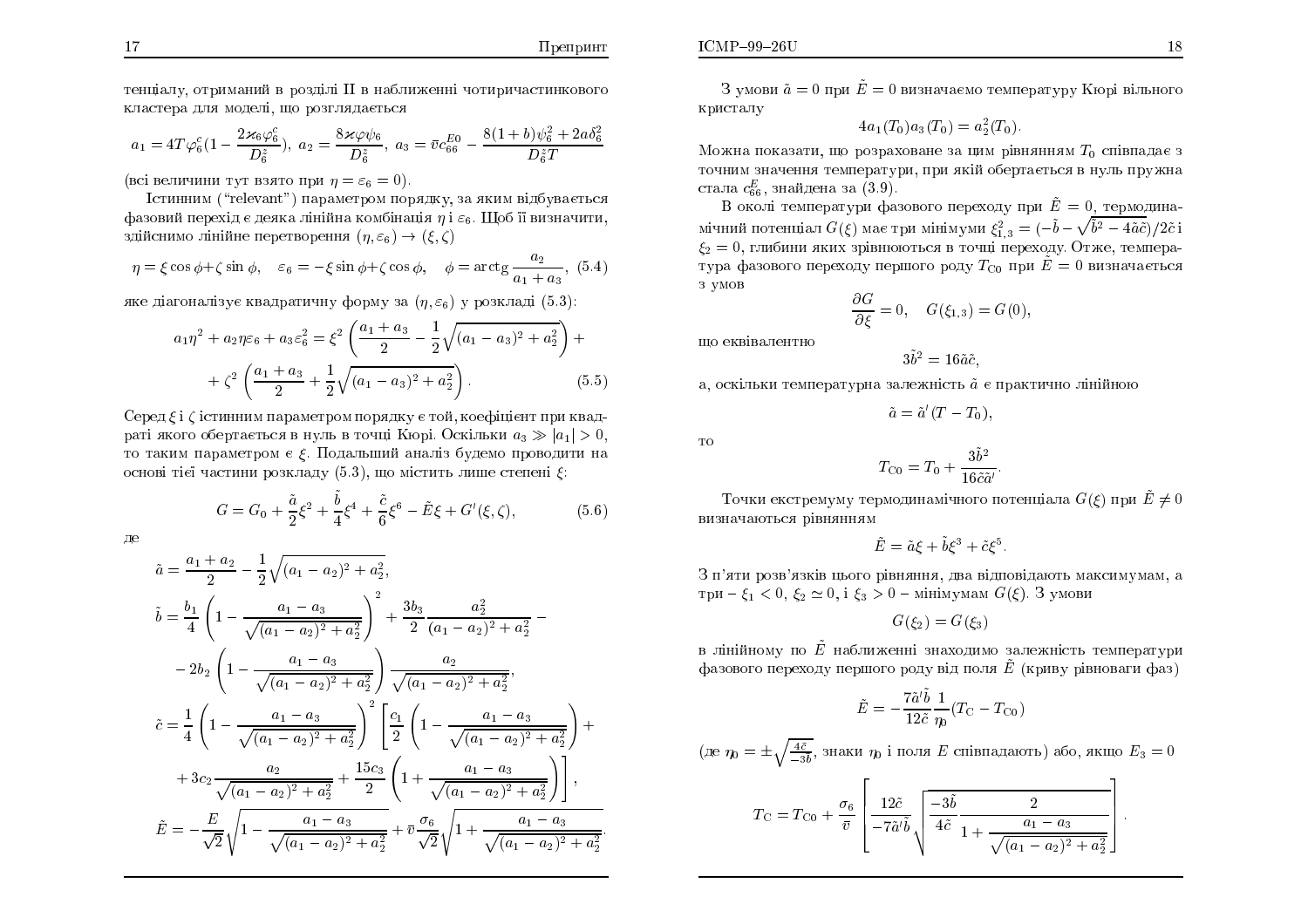$ICMP-99-26U$ 

Використовуючи термодинамічні умови для критичної точки рівняння стану і умови рівноваги<br>```

> $\left(\frac{\partial G}{\partial \xi}\right)_{\bar{E}}=0, \quad \frac{\partial \tilde{E}}{\partial \xi}=0,$  $\frac{\partial^2 \tilde{E}}{\partial \xi^2}=0,$

отримуємо значення поля  $\tilde{E}$  в критичній точці

$$
\tilde{E}^* = \frac{8}{15}\tilde{a}\sqrt{\frac{-3\tilde{b}}{10\tilde{c}}}
$$

і рівняння для критичної температури

$$
9\tilde{b}^2 = 20\tilde{a}\tilde{c},
$$

з якого при  $\tilde{a} = \tilde{a}'(T-T_0)$  випливає, що

$$
T^* = T_{\text{C}0} + \frac{7}{5} \frac{3\tilde{b}^2}{16\tilde{c}\tilde{a}'}, \quad T^* - T_{\text{C}0} = \frac{7}{5}(T_{\text{C}0} - T_0).
$$

Зауважимо, що для того, щоб експериментально спостерігати залежність температури фазового переходу від напруги  $\sigma_6$ , необхідно прикладати зовнішню напругу до *параелектричного* кристалу і<br>... охолоджувати його нижче точки переходу. За відсутності зовніш<mark>-</mark> ніх полів чи напруг, в кристалі при його переході у впорядковану<br>. фазу з рівною ймовірністю може виникнути додатня або від'ємна<br>С спонтанна деформація. Однак, оскільки при наявності напруги  $\sigma_6$ мінімум термодинамічного потенціалу при  $\eta^{(1)}$  того ж знаку, що і  $\sigma_6$ , є глибшим, ніж протилежний, знак деформації нижче точки переходу буде співпадати зі знаком напруги (подібно, як напрямок<br>——————————————————— поляризації в кристалі співпадає з напрямком зовнішнього поля).<br>T Теж саме буде мати місце і при прикладанні напруги до *спонтанно*<br>полятивостися і добегилосцьке уписле її сино на неприне інши поляризованого і деформованого кристалу, якщо ця напруга індукує деформацію того ж знаку, що і спонтанна деформація. Якщо ж прикладати напругу до *спонтанно поляризованого і деформова*н*ого* кристалу так, що знаки індукованої і спонтанної деформації є протилежними, то система при цьому опиняється не в абсолютному,<br> а лише в локальному мінімумі потенціалу (наприклад, при  $\sigma_6 > 0$  $g_{1E}\big(\eta_1^{(1)}) > g_{1E}(\eta_3^{(1)})\big)$ , тобто в метастабільному стані. Теоретично передбачити, коли відбудеться перехід системи в стабільний стан, що вимагає зміни знаку деформації і напрямку поляризації, неможливо. Температура такого переходу буде суттєво залежати від умов проведення експерименту. Можна, однак, стверджувати, що вона не буде вищою від температури абсолютної нестійкості (точка, в якій<br>Солоснозникає локальний мінімум, в якому знаходиться система), причому з ростом напруги  $\sigma_6$  температура абсолютної нестійкості спадає.

На рис. 4 наведено температурну і баричну залежності деформацій  $\varepsilon_6$  кристалу  $\rm K(H_{0.11}D_{0.89})_2PO_4$  при різних значеннях напруги  $\sigma_6$ і різних значеннях температури, а на рис.  $5$  – аналогічні залежності поляризацій  $P_3$ . Як видно, для цих величин характерна однакова поведінка зі зміною температури і напруги. Спонтанна деформація<br>Сиб  $\varepsilon_6$  і поляризація  $P_3$  при  $\sigma_6 = 0$  в сегнетофазі з ростом температури незначно зменшуються, а при  $T=T_{\rm C}$  стрибкоподібно падають до нуля, причому  $\Delta P_3 = 4.8$ мк $\mathrm{K}$ л $/\mathrm{cm}^2$ . При прикладанні напруги  $\sigma_6$ величини деформацій  $\varepsilon_6$  і поляризації  $P_3$  зростають, а значення  $\Delta\varepsilon_6$ і  $\Delta P_3$  зменшуються і при  $\sigma_6 = \sigma_6^*$  і  $T = T_{\rm C}^*$   $\Delta \varepsilon_6 = 0$  і  $\Delta P_3 = 0$ . При  $\sigma_6\neq 0$  величини  $\varepsilon_6$  і  $P_3$  після фазового переходу не є рівними нулю, а з ростом температури незначно зменшуються. При температурах  $T_{\rm C} < T < T_{\rm C}^*$  значення  $\varepsilon_6$  і  $P_3$  з ростом напруги  $\sigma_6$  спочатку збільшуються і при значеннях напруг на лінії фазової діаграми стрибкоподібно збільшуються, причому величини  $\Delta\varepsilon_6$  і  $\Delta P_3$  з ростом напруги зменшуються і стають рівними нулю при  $\sigma_6 = \sigma_6^*$ . Наступне збільшення напруги приводить до незначного збільшення деформації  $\varepsilon_6$ і поляризації  $P_3$ . При температурах  $T < T_{\rm C}$  і  $T-T_{\rm C} > 3$  K значення  $\varepsilon_6$  і  $P_3$  збільшуються майже лінійно з ростом напруги  $\sigma_6$ 

При заміні напруги  $\sigma_6$  на  $-\sigma_6$  абсолютні величини деформації  $\varepsilon_6$ і поляризації  $P_3$  не змінюються, але стають від'ємними. Дія механічної напруги  $\sigma_6$  подібна до прикладання до кристалу зовнішнього електричного поля  $E_3$ , на що вказувалось і в  $[22]$ .

На рис. 6 наведена залежність податливості  $s^{E}_{66}$  і пружних сталих  $c_{66}^E$  i  $c_{66}^P$  кристалу  $K(H_{0.11}D_{0.89})_2PO_4$  від  $\Delta T = T - T_C$  при  $\sigma_6 = 0$ . На цих же рисунках наведені експериментальні дані для  $x = 0.89$  [17] і  $x = 0.00 \, [12, 15]$ . Як видно, результати теоретичного розрахунку кіль- ËÓÎÏ ÄÏÂÒÅ ÏÉÓÕÀÔØ ÅËÓÅÒÉÍÅÎÔÁÌØÎ ÄÁÎ ÒÏÂÏÔÉ [17℄ <sup>×</sup> ÁÒÁÆÁÚ. Податливість  $s_{66}^E$  при  $T\to T_{\rm C}$  аномально зростає, а пружна стала  $c_{66}^E$ в точці Кюрі падає до нуля. Пружна стала  $c_{66}^P$  при  $T < T_{\rm C}^-$ з ростом температури не змінюється, при  $T=T_{\rm C}$  зменшується приблизно на 6% і в парафазі незначно зростає. Це узгоджується з висновками<br>работи <sup>[94]</sup>, до токовоко, що фородий пороців в <sup>КН</sup>РО, не пришле роботи [24], де показано, що фазовий перехід в  $\rm{KH_{2}PO_{4}}$  не впливає на величину  $c_{66}^P$ .

Температурна залежність коефіцієнта п'єзоелектричної деформації  $d_{36}$  і коефіцієнта п'єзоелектричної напруги  $e_{36}$  кристалу  $K(H_{0.11}D_{0.89})_2PO_4$  при  $\sigma_6 = 0$  показана на рис. 7. Отримано задовільний кількісний опис на основі розвиненої теорії експерименталь-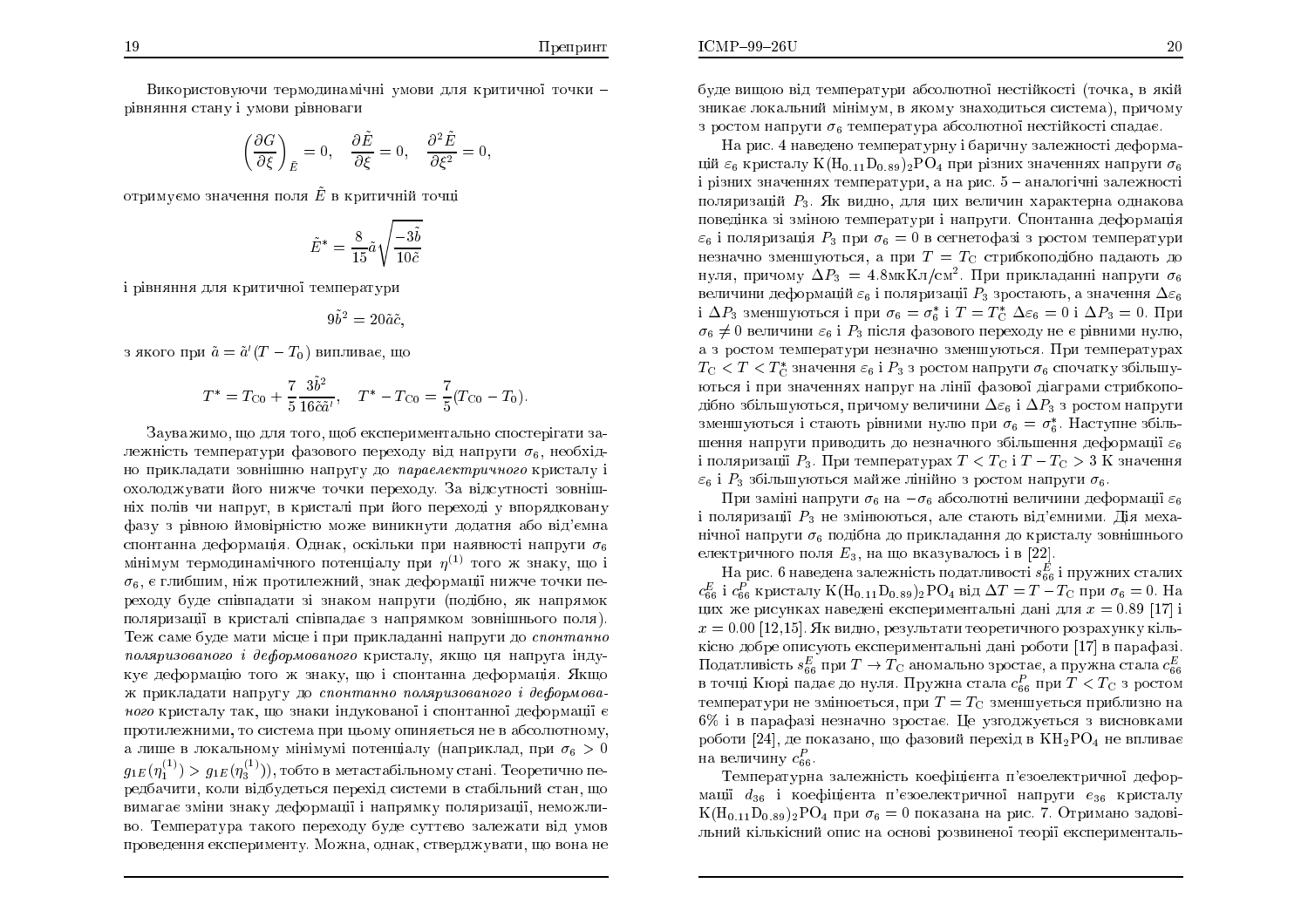21

них даних роботи [16] для  $d_{36}$  і одержаних на основі розрахунку даних для  $e_{36} = d_{36} [16]/s_{66}^E [17]$ . При  $T \rightarrow T_{\rm C}$  коефіцієнти  $d_{36}$  і  $e_{36}$ <br>эномально зростають. В сегнетоелектричній фазі розраховані на ос аномально зростають. В сегнетоелектричній фазі розраховані на основі теорії значення коефіцієнтів  $d_{36}$  і  $e_{36}$  характеризуються різким зменшенням, значно швидшим, ніж в парафазі.<br>Поитавленные волошинсть повращенными не

Температурна залежність розрахованих на основі розвиненої теорії константи п'єзоелектричної напруги  $h_{36}$  і константи п'єзоелек $\cdot$ тричної деформації  $g_{36}$  при  $\sigma_6 = 0$  наведена на рис. 8, де наведені $\sigma_6 = 0$ також і отримані на основі експериментальних даних робіт [15,16]<br>окологичесь і і сослава в О.80 і долі робели [19] (д. 0.00). П'єро значення  $h_{36}$  і  $g_{36}$  для  $x = 0.89$  і дані роботи [12]  $(x = 0.00)$ . П'єзоелектричні сталі  $h_{36}$  і  $g_{36}$  не мають особливостей при сегнетоелектричному переході і тому <mark>ї</mark>х називають "істинними" п'єзоелектричними константами кристалу.

На рис. 9 показані залежності діелектричних проникностей вільного  $(\varepsilon_{33}^{\sigma})$  і затиснутого  $(\varepsilon_{33}^{\varepsilon})$  кристалу  $\rm{K}(\rm{H}_{0.11}D_{0.89})_{2}PO_{4}$  від температури при  $\sigma_6 = 0$  і експериментальні дані роботи  $[16]$  для  $\varepsilon_{33}^{\sigma}$ . "Експериментальні" значення діелектричної проникності  $\varepsilon^{\varepsilon}_{33}$  розраховані зі співвідношення  $\varepsilon_{33}^{\varepsilon} = \varepsilon_{33}^{\sigma} - 4\pi e_{36}d_{36}$ . Отримано задовільний кількісний опис експериментальних даних.<br>.

<mark>Я</mark>к видно, навіть без врахування розщеплення верхніх/нижніх дейтронних конфігурацій, можна отримати задовільний опис температурної поведінки усіх діелектричних, п'єзоелектричних і пружних<br>. характеристик  $\mathrm{KD_2PO_4},$  пов'язаних з деформацією  $\varepsilon_6,$  за винятком  $h_{36}$  і  $g_{36}$ , температурний хід яких в цьому випадку описано дещо гірше, ніж в моделі [11].<br>Синистратура 1965

Тепер проведемо обговорення результатів впливу механічної напруги  $\sigma_6$  на пружні, п'єзоелектричні, діелектричні і теплові властивості кристалу  $K(\mathrm{H}_{0.11}\,\mathrm{D}_{0.89})_2\mathrm{PO}_4.$ 

На рис. 10 наведено температурну і баричну залежності пружної<br>Г сталої  $c_{66}^P$  при різних значеннях напруги  $\sigma_6$  і температури. Як видно, значення пружної сталої  $c^P_{66}$  змінюються з ростом температури і напруги так, як і деформація  $\varepsilon_6$  і поляризація  $P_3$ .

Температурні залежності податливості  $s_{66}^E$  (рис. 11), коефіцієнта п'єзоелектричної деформації  $d_{36}$  і напруги  $e_{36}$  (рис. 12), а також діелектричної проникності  $\varepsilon^{\varepsilon}_{33}$  (рис. 13) при різних значеннях напруги  $\sigma_6$  характеризуються однаковою закономірністю. Максимальне значення цих величин з ростом напруги зміщується в область вищих температур. При  $\sigma_6 < \sigma_6^*$  ці характеристики досягають максимальних значень при температурах, при яких відбувається перехід із сегнето- у "параелектричну" фазу. При  $\sigma_6 = \sigma_6^*$  і  $T = T_C^*$  має місце фазовий перехід II роду і тому значення цих величин різко збільшуються.

ðÏÄÂÎÉÍ ¤ ÔÅÍÅÒÁÔÕÒÎÉ<sup>Ê</sup> ÈÄ ËÏÎÓÔÁÎÔ '¤ÚÏÅÌÅËÔÒÉÞÎϧ ÎÁÒÕги і п'єзоелектричної деформації  $g_{36}$  (рис. 14) при різних значеннях напруги  $\sigma_6$ .  $\Pi$ ри  $\sigma_6 < \sigma_6^*$  спостерігається незначний скачок значень  $h_{36}$  і  $g_{36,}$  який при  $\sigma_6 = \sigma_6^*$  рівний нулю. При  $\sigma_6 > \sigma_6^*$  із ростом температури  $h_{36}$  і  $g_{36}$  збільшуються, асимптотично прямуючи до значень  $h_{36}, g_{36}$  при  $\sigma_6 = 0.$ 

Залежності податливості  $s_{66}^E$ , коефіцієнтів п'єзоелектричної деформації  $d_{36}$ , п'єзоелектричної напруги  $e_{36}$ , діелектричної проникності  $\varepsilon_{33}^{\varepsilon}$  від напруги  $\sigma_{6}$  при різних значеннях температури наведені на рис. 15, 16, 17. При температурах менших від  $T_{\rm C}$  ці характеристики з ростом напруги  $\sigma_6$  зменшуються і тим сильніше, чим температура ближча до  $T_{\rm C}$ . Для температур  $T < T_{\rm C}^*$  при збільшенні $\sim$ напруги  $\sigma_6$  названі характеристики спочатку зростають, а при напругах, що відповідають кривій рівноваги фаз, стрибкоподібно зменшуються, причому величина стрибка при  $T = T_C^*$  і  $\sigma_6 = \sigma_6^*$  дорівнює нулю, наступне збільшення напруги приводить до зменшення зна-ÞÅÎØ <sup>s</sup>E66, d36, e36 ""33. ðÒÉ ÔÅÍÅÒÁÔÕÒÁÈ <sup>T</sup> <sup>&</sup>gt; <sup>T</sup> C  ×ÅÌÉÞÉÎÉ ÌÁ× но зростають при збільшенні напруги, досягаючи максимуму і далі зменшуються при збільшенні напруги. При збільшенні температури значення максимумів знижуються і зсуваються в область більших напруг. При  $\Delta T \geq 15$  K значення  $s_{66}^E, d_{36}, e_{36}$  і  $\varepsilon_{33}^{\varepsilon}$  від напруги  $\sigma_6$  не залежать

На рис.18 показані залежності констант п'єзоелектрично<mark>ї</mark> напруги  $h_{36}$  і п'єзоелектричної деформації  $g_{36}$  від напруги  $\sigma_6$  при різних значеннях температури. При температурах  $T\leq T_{\rm C}$  значення  $h_{36}$  і  $g_{36}$ зменшуються при збільшенні напруги  $\sigma_6$ . Якщо  $T_{\rm C} < T < T_{\rm C}^*$ , то константи  $h_{36}$  і  $g_{36}$  з ростом напруги спочатку незначно зменшуються, при напругах, що відповідають кривій рівноваги фаз зменшуються стрибкоподібно, причому при  $\sigma_6 = \sigma_6^*$  величина стрибка рівна нулю і наступне зростання напруги приводить до зменшення значень  $h_{\bf 36}$  і  $g_{36}$  майже за лінійним законом. При температурах  $T > T_C^*$  з ростом<br>не прини за отворили водиниц  $h$  , i.e., предне отворились от напруги  $\sigma_6$  значення величин  $h_{36}$  і  $g_{36}$  плавно зменшуються.

Розглянемо тепер температурну і баричну залежність поперечної<br> діелектричної проникності кристалу  $\varepsilon_{11}$ . Розрахунки проведено при  $\nu_1 - \nu_3 = 10 \text{ K}, \mu_{\perp} = 5.58 \cdot 10^{-18} \text{ C} \Gamma \text{C} \text{E}_q \cdot \text{cm}, \varepsilon_{\infty} = 10. \text{ Ha } \text{prc}.19 \text{ ha}$ дено залежність  $\varepsilon_{11}$  від температури при різних значеннях напруги  $\sigma_6$  і від напруги при різних значеннях температури. При збільшенні температури величина  $\varepsilon_{11}$  плавно зростає в сегнетофазі; стрибкоподібно збільшується при температурах переходу, причому величина стрибка дорівнює нулю при  $\sigma_6 = \sigma_6^*$ . При  $\sigma_6 = 0$  значення  $\varepsilon_{11}$  з рос-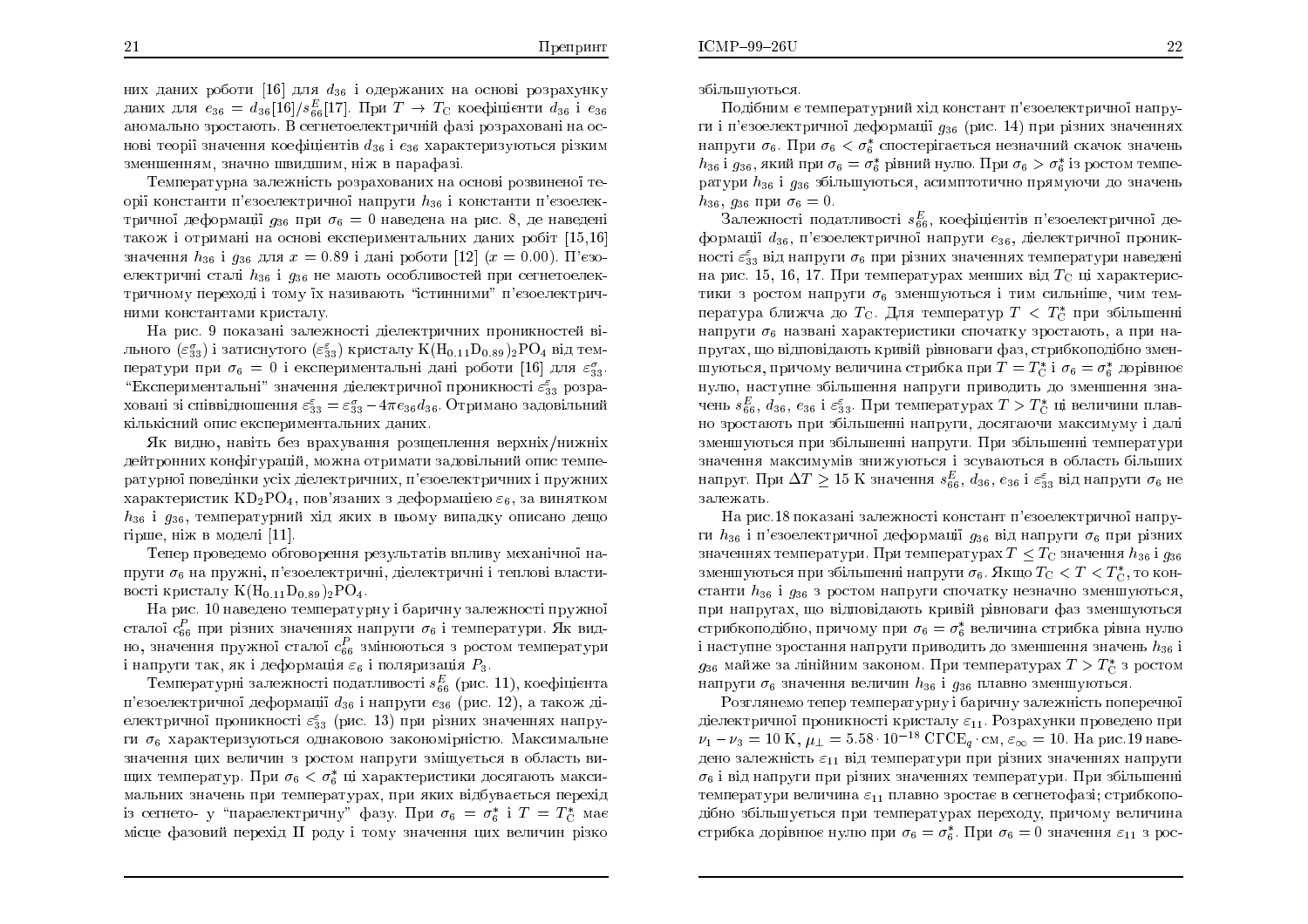том температури в парафазі незначно зменшується, а при  $\sigma_6 \neq 0$ діелектрична проникність незначно зростає, а потім асимптотично<br>Соборової прямує до  $\varepsilon_{11}$  при  $\sigma_6 = 0$ . При  $\sigma_6 = \sigma_6^*$  величина  $\varepsilon_{11}$  з ростом температури зростає плавно.

При температурах  $T < T_{\rm C}$  значення  $\varepsilon_{11}$  зменшується при збільшенні напруги  $\sigma_6$ . Якщо  $T_{\rm C} < T < T_{\rm C}^*$ , то проникність  $\varepsilon_{11}$  з ростом напруги спочатку незначно зменшується, при напругах, що відповідають фазовій діаграмі, зменшується стрибкоподібно, а величина<br> стрибка  $\Delta\varepsilon_{11}$  при  $\sigma_6 = \sigma_6^*$  рівна нулю. При подальшому збільшенні напруги  $\sigma_6$  величина  $\varepsilon_{11}$  зменшується майже по лінійному закону.<br>— — — — При  $T>T_{\rm C}^*$  проникність  $\varepsilon_{11}$  зменшується плавно з ростом напруги $^ \sigma_6$ .

На рис.20 наведено залежність теплоємності дейтронної підсистеми кристалу  $K(\mathrm{H}_{0.11}\mathrm{D}_{0.89})_2\mathrm{PO}_4$  від температури при різних значеннях напруги  $\sigma_6$  і залежність  $\Delta C_6^{\sigma}$  від напруги  $\sigma_6$  при різних значеннях температури. В сегнетоелектричній фазі при  $\sigma_6 = 0$  величина  $\Delta C_6^{\sigma}$  зростає при наближенні температури до  $T_{\rm C}$  і стрибкоподібно спадає в точці переходу, а в парафазі  $\Delta C_{6}^{\sigma}$  з ростом температури практично не змінюється. При збільшенні напруги  $\sigma_6$  до  $\sigma_6^*$  максимум  $\Delta C_6^{\sigma}$  зростає, досягаючи найбільшого значення при  $\sigma_6 = \sigma_6^*$  $\frac{A}{n}$   $\frac{A}{n}$   $\frac{A}{n}$   $\frac{B}{n}$   $\frac{C}{6}$   $\frac{C}{6}$ ,  $\frac{C}{6}$ ,  $\frac{C}{6}$ ,  $\frac{C}{6}$ ,  $\frac{C}{6}$ ,  $\frac{C}{6}$ ,  $\frac{C}{6}$ ,  $\frac{C}{6}$ ,  $\frac{C}{6}$ ,  $\frac{C}{6}$ ,  $\frac{C}{6}$ ,  $\frac{C}{6}$ ,  $\frac{C}{6}$ ,  $\frac{C}{6}$ ,  $\frac{C}{6}$ ,  $\frac{C$ мального значення  $\Delta C^{\sigma}_{6}$  і зсуву його в область вищих температур.

 $\Pi$ ри температурах менших  $T_{\rm C}$  величина  $\Delta C_6^{\sigma}$  незначно збільшується при зростанні напруги  $\sigma_6$ . Для температур  $T < T_{\rm C}^*$  при збіль- $\mu$ шенні напруги  $\sigma_6$  значення  $\Delta C^{\sigma}_{6}$  спочатку незначно збільшується, а при напругах кривої фазової діаграми різко зростають, досягаючи максимуму, причому при  $T=T_{\rm C}^*$  і  $\sigma_6 = \sigma_6^*$   $\Delta C_6^{\sigma}$  розбігається.<br>Настинна абільшення подруги други при отношли на подряго поситичних Наступне збільшення напруги приводить до плавного зменшення<br>. . . . .  $\Delta C_6^{\sigma}$ . При температурах  $T>T_{\rm C}^*$  теплоємність  $\Delta C_6^{\sigma}$  плавно зростає при збільшенні напруги, досягає максимуму і плавно зменшується з ростом  $\sigma_6$ .

Температурна і барична залежності піроелектричного коефіцієнта  $p_6^{\sigma}$  і коефіцієнта лінійного розширення  $\alpha_6$  аналогічна поведінці теплоємності  $\Delta C_6^{\sigma}$ 

лосяності 10<sub>6</sub><br>Таким чином, нехтування розщепленням енергій верхніх і нижніх дейтронних конфігурацій не змінює якісного характера впливу<br>. зсувної напруги  $\sigma_6$  на пружні, п'єзоелектричні, діелектричні і теплові властивості кристалу  $\rm K(H_{0.11}D_{0.89})_2PO_4$ . Ефекти, зумовлені цією напругою, пов'язані, в основному, зі зміною характера фазового переходу, а саме наближенням роду фазового переходу до другого та<br>... його подальше розмиванням. Тому, по перше, ці ефекти помітні лише у вузькій облаті температур поблизу точки переходу і, по друге,  $\rm \epsilon$  ідентичними в моделі роботи  $\rm [11]$  і в моделі, що розглядається тут.

### 6. Заключні зауваження

В даній роботі наведено спрощений варіант мікроскопічної моделі впливу напруги  $\sigma_6$  на фазовий перехід, діелектричні, пружні, п'єзоелектричні та теплові властивості дейтерованих сегнетоелектриків<br>. типу  $\mathrm{KD_2PO_4},$  в якому не враховано зумовлені деформацією  $\varepsilon_6$  розщеплення енергій верхніх/нижніх дейтронних конфігурацій.

На відміну від гідростатичного та одновісного  $p=-\sigma_3$  тисків, напруга  $\sigma_6$  понижає симетрію високотемпературної фази до симетрії<br>' фази низькотемпературної. Подібно до електричного поля  $E_3$ , напруга  $\sigma_6$  індукує в кристалах типу  $KD_2PO_4$  деформацію  $\varepsilon_6$  і, внаслідок п'єзоелектричного ефекту, поляризацію  $P_3$ .

В наших попередніх роботах було показано, що важливу роль у залежностях температури фазового переходу та діелектричнмх характеристик кристалів з водневими зв'язками сім'ї  $\rm{KH_{2}PO_{4}}$  від тисків, що не змінюють симетрії системи, відіграють відповідні баричні зміни геметрії водневих зв'язків, і, зокрема, віддалі  $\delta$  між по- $\epsilon$ ложеннями рівноваги дейтрона на зв'язку. Напруга  $\sigma_6$  на віддаль  $\delta,$ скоріш за все, суттєво не впливає. Натомість вона змінює кут між<br>, водневими зв'язками, перпендикулярними у недеформованому параелектричному кристалі, та деформує групи  $\mathrm{PO}_4$ , що приводить до розщеплення енергій дейтронних конфігурацій.<br>.

Згідно даної моделі, основним механізмом впливу напруги  $\sigma_6$  на фізичні властивості сегнетоелектриків типу  $\mathrm{KD_2PO_4}$  є п'єзоелектрична взаємодія, внаслідок якої в кристалі виникають ефективні поля, дія яких, з міркувань симетрії, аналогічна до дії зовнішнього електричного поля, прикладеного вздовж сегнетоелектричної осі.<br>Фидровався в работі дочновання фававава севеною пільниц

<u>Як показано в роботі, температура фазового переходу підвищує-</u> ться з напругою  $\sigma_6$ , а рід переходу наближається до другого. На побудовані й фазовій діаграмі, яка має таку ж топологію, як і діаграма<br>більш створеї медолі [11] до деводбована и фонеманалейшами лід більш строгої моделі [11] та передбачена у феноменологічному під-<br>Синистрії Добитального становительного і становительного становите ході  $T_{\rm C}-E_3$  діаграма, мають місце дві симетричні критичні точки, в яких відбуваються фазові переходи другого роду та закінчуються лінії рівноваги фаз. Напруги, вище критичних розмиваютть фазовий перехід і приводять до плавних температурних залежностей поляризації та деформації. Відповідно, підвищення напруги  $\sigma_6$  повинно приводити до збільшення пікових значень тих фізичних характеристик кристалу, які мають особливості в точці переходу (поздовжно<mark>ї</mark>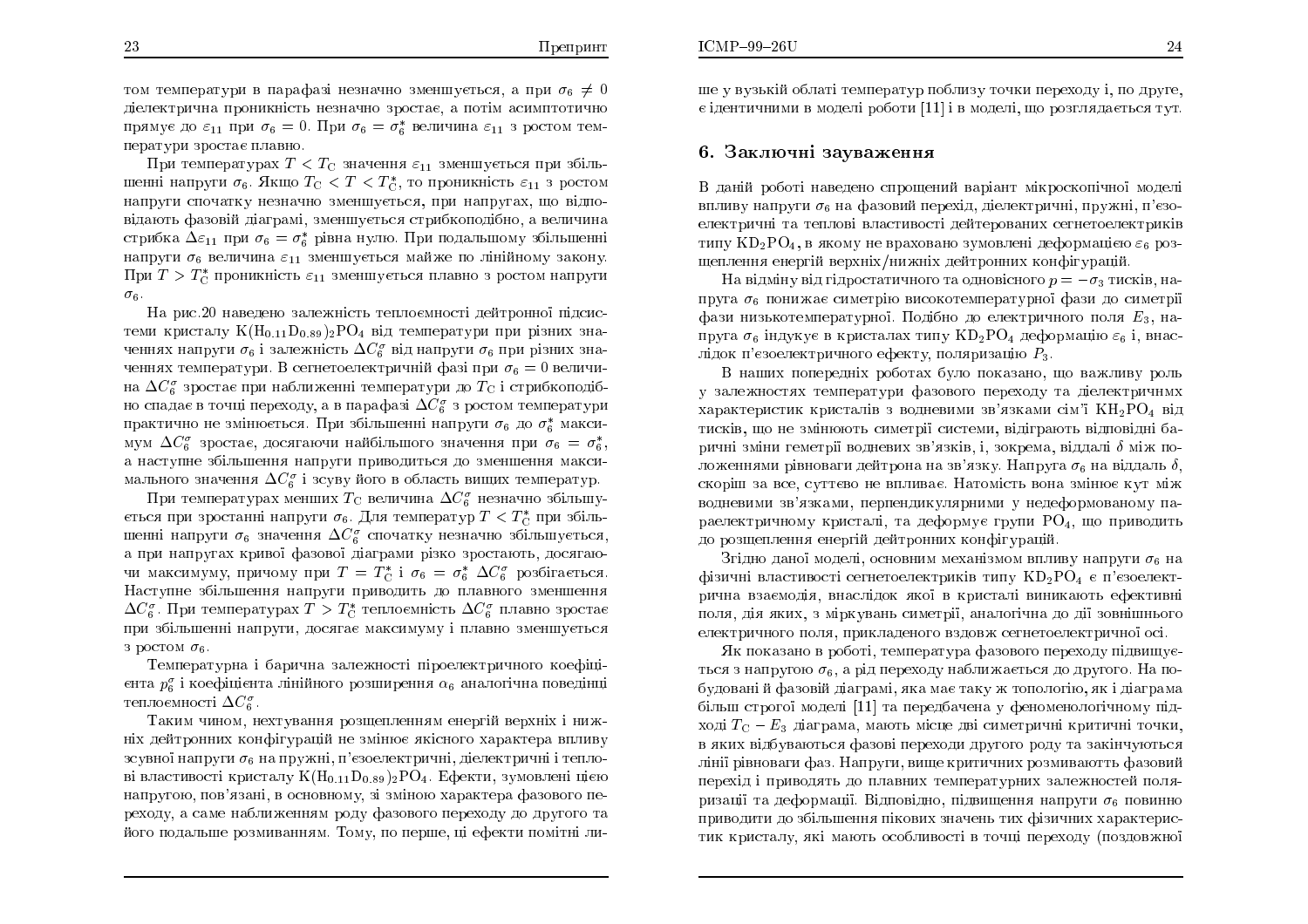діелектричної проникності, податливості  $s^E_{66}$ , п'єзомодулів  $d_{36}$  і  $e_{36}$ та теплоємності). Найбільшими є ці значення при критичних напругах, а вищі напруги згладжують температурні залежності згаданих характеристик.

Врахування п'єзоелектричного ефекту в розвиненій моделі дає можливість при належному виборі параметрів теорі<mark>ї</mark> кількісно описати експериментальні дані для температурних залежностей ряду діелектричних, пружних, п'єзоелектричних і теплових характеристик кристалів при відсутності зовнішньої напруги, навіть при нех-ÔÕ×ÁÎÎ ÒÏÚÝÅÌÅÎÎÑÍ ÅÎÅÒÇÊ ×ÅÒÈÎÈ/ÎÉÖÎÈ ÄÅÊÔÒÏÎÎÉÈ ËÏÎÆÇÕрацій. Необхідні подальші експериментальні дослідження для уточнення значень параметрів теорії та перевірки її передбачень щодо вигляду  $T_\mathrm{C} - \sigma_6$  фазової діаграми та можливого впливу напруги  $\sigma_6$ на фізичні характеристики кристалів.<br>.

## **J**ireparypa

- 1. Стасюк И.В., Билецкий И.Н. Влияние всестороннего и одноосного давления на сегнетоэлектрический фазовый переход в кристаллах типа КН2РО4. // Изв. АН СССР. Сер. физ. 1983, т.47,<br>№4. - 705,700 №4, с. 705-709.
- 2. Стасюк И.В., Билецкий И.Н., Стягар О.Н. Индуцированные внешним давлением фазовые переходы в кристаллах  $KD_2PO_4$ . // Укр. физ. журн., 1986, т.31, №4, с. 567-571.
- 3. Стасюк И.В., Билецкий И.Н. Фазовые переходы в однооснодеформированных сегнетоэлектриках типа  $\mathrm{KD_2PO_4}$ . //  $\mathrm{II}$ репр. ИТФ-83-93Р, Киев, 1983, с. 24.
- 4. Stasyuk I.V., Za
hek I.R., Levitskii R.R., Kukushkin K.V. In
uence of the Uniaxial Stress  $\sigma_{xx}-\sigma_{yy}$  on the Phase Transition and  $\rm The {r {m}}$ odynamic Properties of the  $\rm{KD_2PO_4\text{-}Type}$  Hydrogen Bonded Ferroele
tri
s. // Preprint, ICMP-93-11E, Kyiv, 1993, <sup>37</sup> p.
- 5. Stasyuk I.V., Levitskii R.R., Za
hek I.R., Krokhmalski T.Ye., Duda A.S. Uniaxial pressure  $\sigma_1 - \sigma_2$  influence on phase transition and physical properties of the  $KD_2PO_4$ -type hydrogen bonded ferroelectrics. // Preprint, ICMP-97-11E, Lviv, 1997, <sup>22</sup> p.
- 6. Stasyuk I.V., Levitskii R.R., Za
hek I.R., Moina A.P., Duda A.S. Hydrostati pressure in
uen
e on <sup>p</sup>hase transition and <sup>p</sup>hysi
al properties of  $\text{KD}_2\text{PO}_4\text{-type}$  ferroelectrics. // Cond. Matt. Phys., 1996, No 8, p. 129-156.
- 7. Stasyuk I.V., Levitskii R.R., Za
hek I.R., Moina A.P., Duda A.S. Hydrostatic pressure influence on phase transition and physical proper-

ties of  $\text{KD}_2\text{PO}_4\text{-type}$  ferroelectrics. // Preprint, ICMP-96-12E, Lviv, 1996, 42 p.

- 8. Stasyuk I.V., Levitskii R.R., Za
hek I.R., Duda A.S., Moina A.P., Romanyuk N.O., Stadnyk V.I., Chervony R.G., Sh
herbina Ye.V.Uniaxial pressure influence on phase transition and physical properties of highly deuterated  $\text{K}(\text{H}_{1-x}\text{D}_{x})_{2}\text{PO}_{4}\text{-type}$  ferroelectrics. // Preprint, ICMP-96-18E, Lviv, 1996, 36 p.
- 9. Glauber R.J. Time-dependent statisti
s of the Ising model. // J. Math. Phys., 1963, v. 4, N 2, p. 294-307.
- 10.Yomosa S., Nagamija T. The Phase Transition and the Piezoele
tri Effect of  $KH_2PO_4$ . // Progr. Ther. Phys., 1949, vol. 4, p. 263-274.
- 11. Stasyuk I.V., Levitskii R.R., Za
hek I.R., Moina A.P., Duda A.S. Influence of shear stress  $\sigma_6$  on the phase transition and physical properties of  $\text{KD}_2\text{PO}_4$  type ferroelectrics. I. // Preprint ICMP-99-E, Lviv, 1999, 40 p.
- 12. Мэзон У. Пьезоэлектрические кристаллы и их применение в ультраакустике. // ИЛ, 1952.
- 13. Bantle W., Ca
ish C. Helv. Phys. A
ta, 1943, vol. 16, p. 235.
- 14.Von Arx A., Bantle W. Helv. Phys. A
ta, 1943, vol. 16, p. 211.
- 15. Brody E.M., Cummins H.Z. Phys. Rev. Lett., 1968, vol. 21, p. 1263.
- 16. Шувалов Л.А., Желудев И.С., Мнацаканян А.В., Лудупов Ц.-Ж., Фиала И. Сегнетоэлектрические аномалии диэлектрических и пьезоэлектрических свойств кристаллов  $\mathrm{RbH_2PO_4}$  и  $\mathrm{KD_2PO_4}.$ // Изв. АН СССР, сер. физ., 1967, т. 31, N 11, с. 1919-1922.<br>Ш
- 17. Шувалов Л.А., Мнацаканян А.В. Упругие свойства кристаллов дидейтерофосфата калия  $(KD_2PO_4)$  в широком диапазоне температур. // Кристаллография, 1966, т. 11, №2, с. 222-226.
- 18. I.V.Stasyuk, R.R.Levytsky, N.A.Korinevskii. Colle
tive vibrations of protons in compounds of  $KH_2PO_4$ -type. The cluster approximation. // <sup>p</sup>hys. stat. sol. (b), 1979, vol.91, No 2, p. 541-550.
- 19. Levitskii R.R., Stasyuk I.V., Korinevskii N.A. Dynami
s of ferroa
 tive crystals of orthophosphate type. // Ferroelectrics, 1978, vol. 21, p.481-483.
- 20. Левицкий Р.Р., Зачек И.Р., Миц И.Е. Термодинамика и продольная релаксация в сегнетоэлектриках типа  $K(H_{1-x}D_x)_2PO_4.$  // Препр. ИТФ-87-114Р, Киев, 1987. с. 48.
- 21. Левицкий Р.Р., Зачек И.Р., Миц И.Е. Поперечная релаксация в сегнетоэлектриках типа  $K(H_{1-x}D_x)_2PO_4.$  // Препр. ИТФ-87-115Р, Киев, 1987. с. 48.
- 22. Devonshire A.F. Theory of ferroelectrics. // Adv. Phys., 1954, vol. 3, No 10, p. 85-130.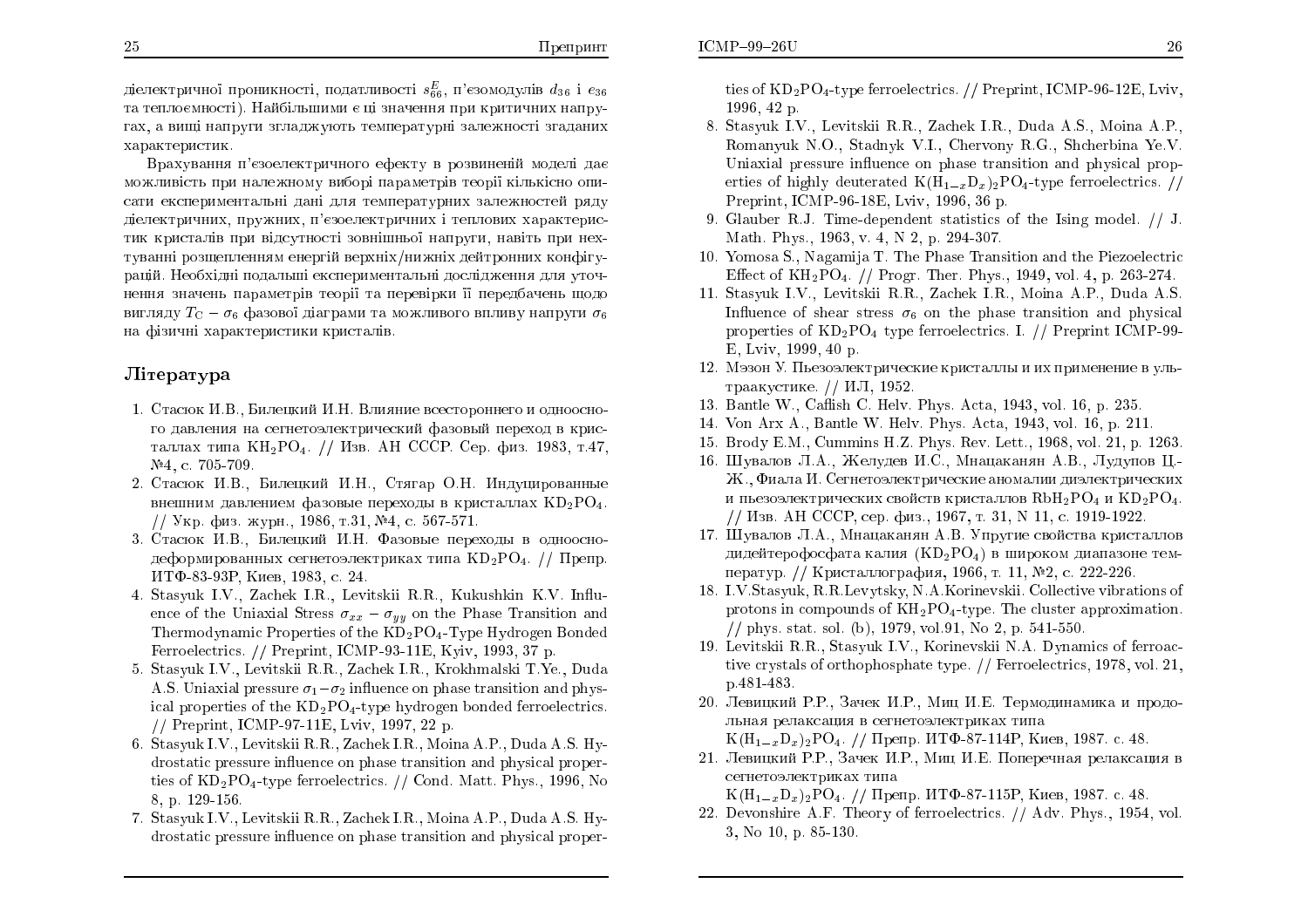- 23. Merz W.J. Double hysteresis loop of BaTiO<sub>3</sub> at the Curie point.  $\frac{1}{10}$ Phys. Rev., 1953, vol. 91, No 3, p. 513-517.
- 24. Baumgartner H. // Helv. Phys. Acta, 1950, vol. 23, p. 651.



Рис. 2. Залежність термодинамічного потенціалу  $q_{1E}$  від параметра порядку  $\eta^{(1)}$  при різних значеннях напруги  $\sigma_6$ .



Рис. 4. Залежності деформацій  $\varepsilon_6$  від температури при різних значеннях напруги  $\sigma_6$  (bar) (зліва):1 – 0: 2 – 10: 3 – 30: 4 – 59.5: 5 – 100 і від напруги  $\sigma_6$  при різних значеннях температури  $T(K)$  (справа): 1 - 210.0; 2 - 211.34;  $3 - 211.6$ ;  $4 - 212.0$ ;  $5 - 212.4$ ;  $6 - 212.63$ ;  $7 - 213.0$ ;  $8 - 213.5$ ;  $9 - 214.0$ .



Рис. 3.  $T_{\rm C} - \sigma_6$  фазова діаграма кристалу KD<sub>2</sub>PO<sub>4</sub>.



Рис. 5. Залежності поляризації  $P_3$  від температури при різних значеннях напруги  $\sigma_6$  (bar) (зліва):1 – 0; 2 – 10; 3 – 30; 4 – 59.5; 5 – 100 і від напруги  $\sigma_6$  при різних значеннях температури  $T(K)$  (справа): 1 – 210.0; 2 – 211.34;  $3 - 211.6$ ;  $4 - 212.0$ ;  $5 - 212.4$ ;  $6 - 212.63$ ;  $7 - 213.0$ ;  $8 - 213.5$ ;  $9 - 214.0$ .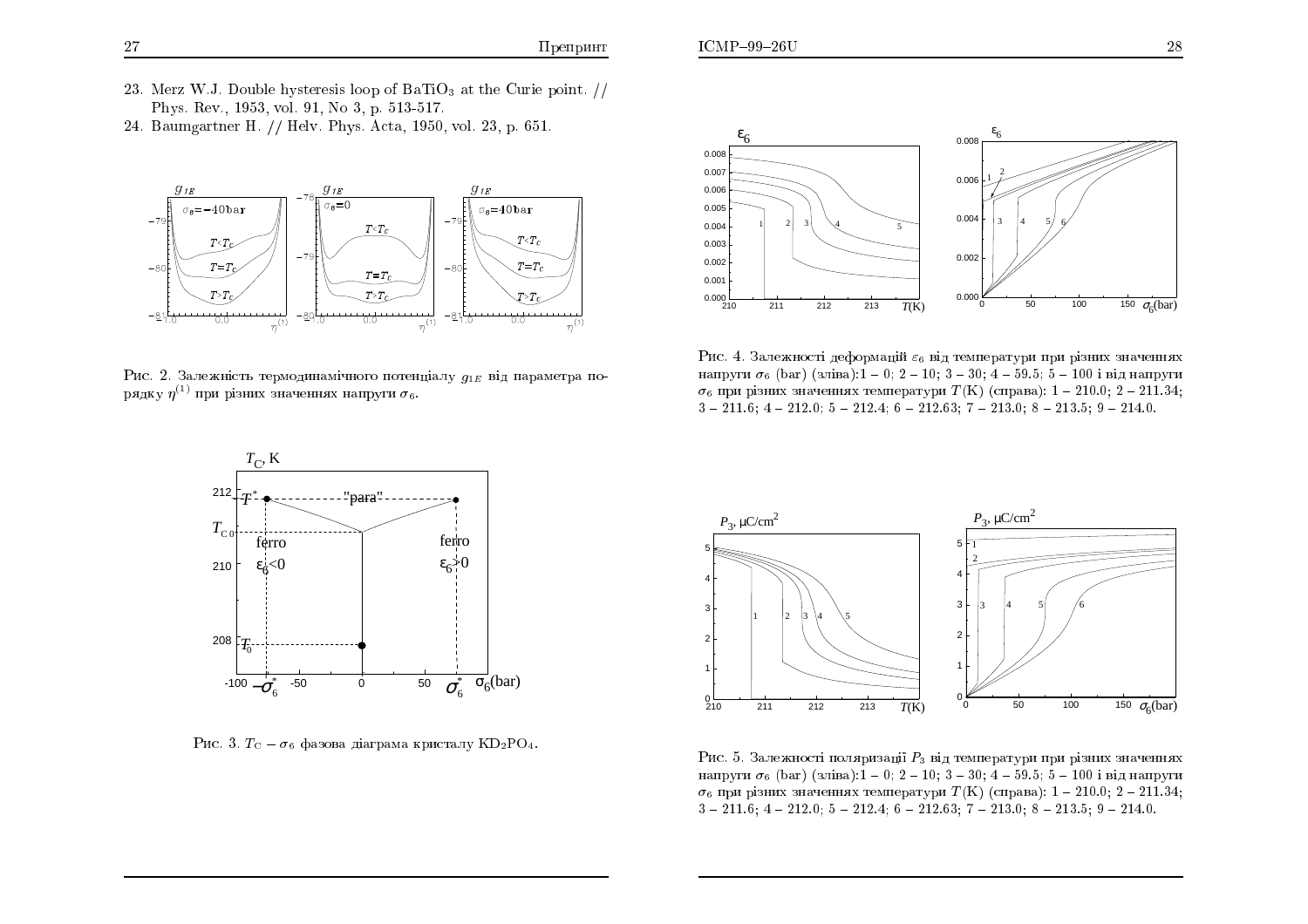

Рис. 6. Температурна залежність податливості  $s_{66}^E$ :  $\bullet$  – [17],  $\Delta$  –  $s_{66}^E=1/c_{66}^E$ [15] та пружних сталих  $c_{66}^P$  і  $c_{66}^E$ :  $\blacktriangle = c_{66}^E = 1/s_{66}^E$  [17],  $c_{66}^P = \frac{1}{S_{66}^E} + \frac{d_{36}^2}{S_{66}^E \chi_{53}^E}$  $[16,17];$   $\circ$  -  $[15];$   $\Box$  -  $[12].$ 



Рис. 7. Температурна залежність коефіцієнта п'єзоелектричної деформації  $d_{36}$  (зліва, експериментальні точки взяті з робіт [16] – •  $(x = 0.89)$ , [13,14] –  $\diamond$   $(x=0.00),$  [12] –  $\Box$   $(x=0.00)$ ) і коефіцієнта п'єзоелектричної<br>напруги  $e_{36}$  (справа,  $\blacktriangle - e_{36} = \frac{d_{36}[16]}{S_{66}^E[17]};\diamond -$  [13,14],  $\Box$  – [12]).



Рис. 8. Температурна залежність константи п'єзоелектричної напруги  $h_{36}$  (зліва, ▲ -  $h_{36} = \frac{d_{36}[16]}{S_{66}^E X_{33}^{\varepsilon}[17]}, \quad \Box$  - [12]) і константи п'єзоелектричної деформації  $g_{36}$  (справа,  $\blacktriangle - g_{36} = \frac{d_{36}}{\chi_{33}^2}$  [5],  $\square - [12]$ ).



Рис. 9. Температурна залежність діелектричної проникності вільного кристалу  $\varepsilon^{\sigma}_{33}$  (зліва,  $\blacksquare$  -  $[16]$ ) і діелектричної проникності затиснутого кристалу  $\varepsilon_{33}^{\varepsilon}$  (справа,  $\blacktriangle - \varepsilon_{33}^{\varepsilon} = \varepsilon_{33}^{\sigma} - \frac{d_{36}^2}{S_{66}^E}$  [16,17]).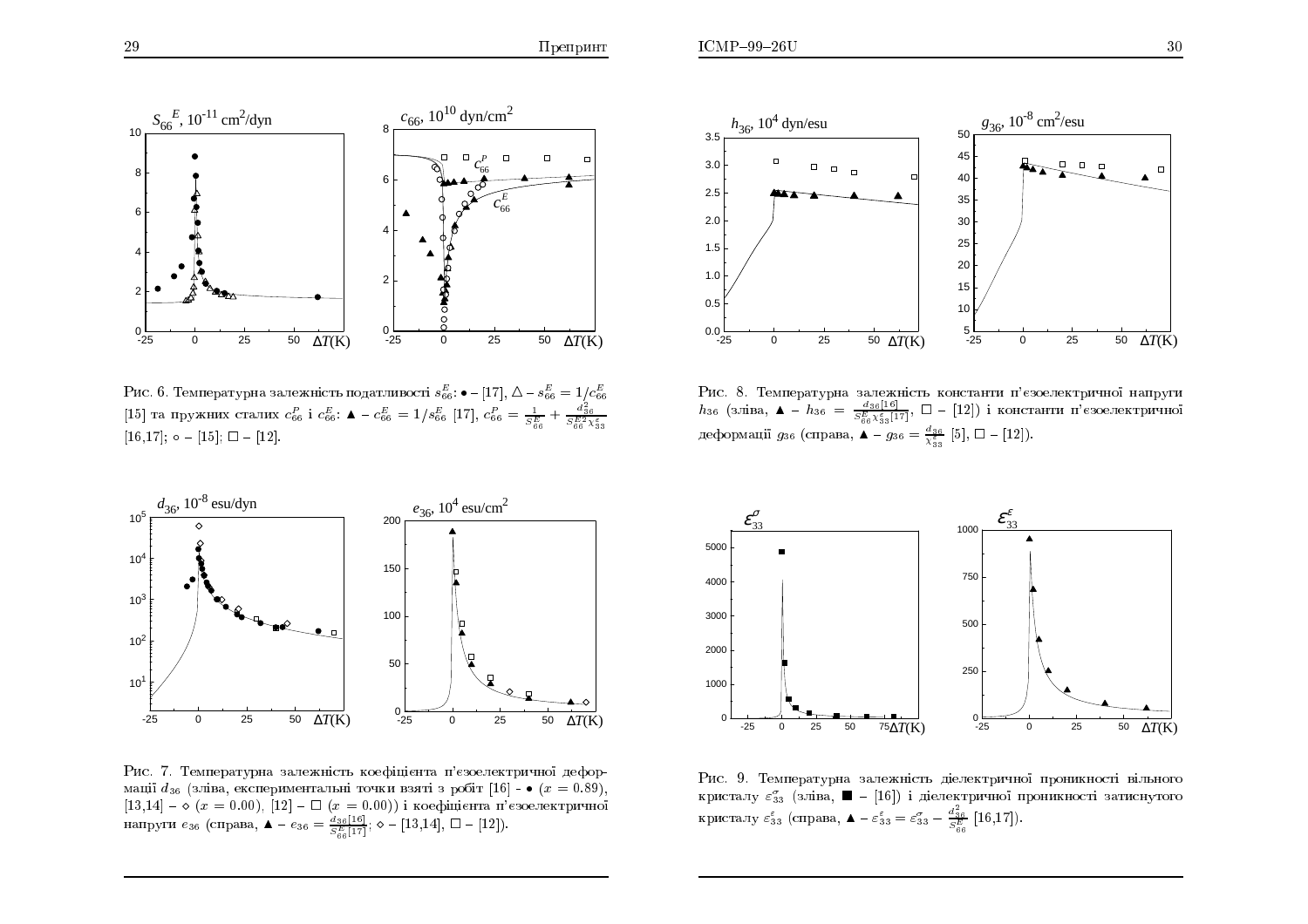



Рис. 10. Залежності пружної сталої  $c_{66}^P$  від температури при різних значеннях напруги  $\sigma_6$  (bar) (зліва): 1 – 0; 2 – 10; 3 – 30; 4 – 59.5; 5 – 100 і від напруги  $\sigma_6$  при різних значеннях температури  $T(K)$  (справа): 1 – 210.0; 2  $-211.34$ ; 3 - 211.6; 4 - 212.0; 5 - 212.4; 6 - 212.63; 7 - 213.0; 8 - 213.5; 9 -214.0.

Рис. 12. Температурні залежності коефіцієнта п'єзоелектричної деформації  $d_{36}$  і коефіцієнта п'єзоелектричної напруги  $e_{36}$  при різних напругах  $\sigma_6$  (bar): 1 - 0; 2 - 10; 3 - 30; 4 - 59.5; 5 - 100. Експериментальні точки для  $d_{36}$  взяті з роботи [16];  $\blacktriangle - e_{36} = \frac{d_{36}[16]}{S_{66}^{E}[17]}$ 



Рис. 11. Температурна залежність податливості  $s_{66}^E$  при різних значеннях  $\sigma_6$  (bar): 1 - 0; 2 - 10; 3 - 30; 4 - 59.5; 5 - 100. Експериментальні точки взяті з [17]  $(x = 0.89)$ .



Рис. 13. Залежність діелектричної проникності  $\varepsilon_{33}^{\varepsilon}$  від температури при pisних напругах  $\sigma_6$  (bar): 1 - 0; 2 - 10; 3 - 30; 4 - 59.5; 5 - 100.  $\Delta$  -  $\varepsilon_{33}^5 = \varepsilon_{33}^2 - \frac{d_{36}}{S_{66}^2}$  [16,17].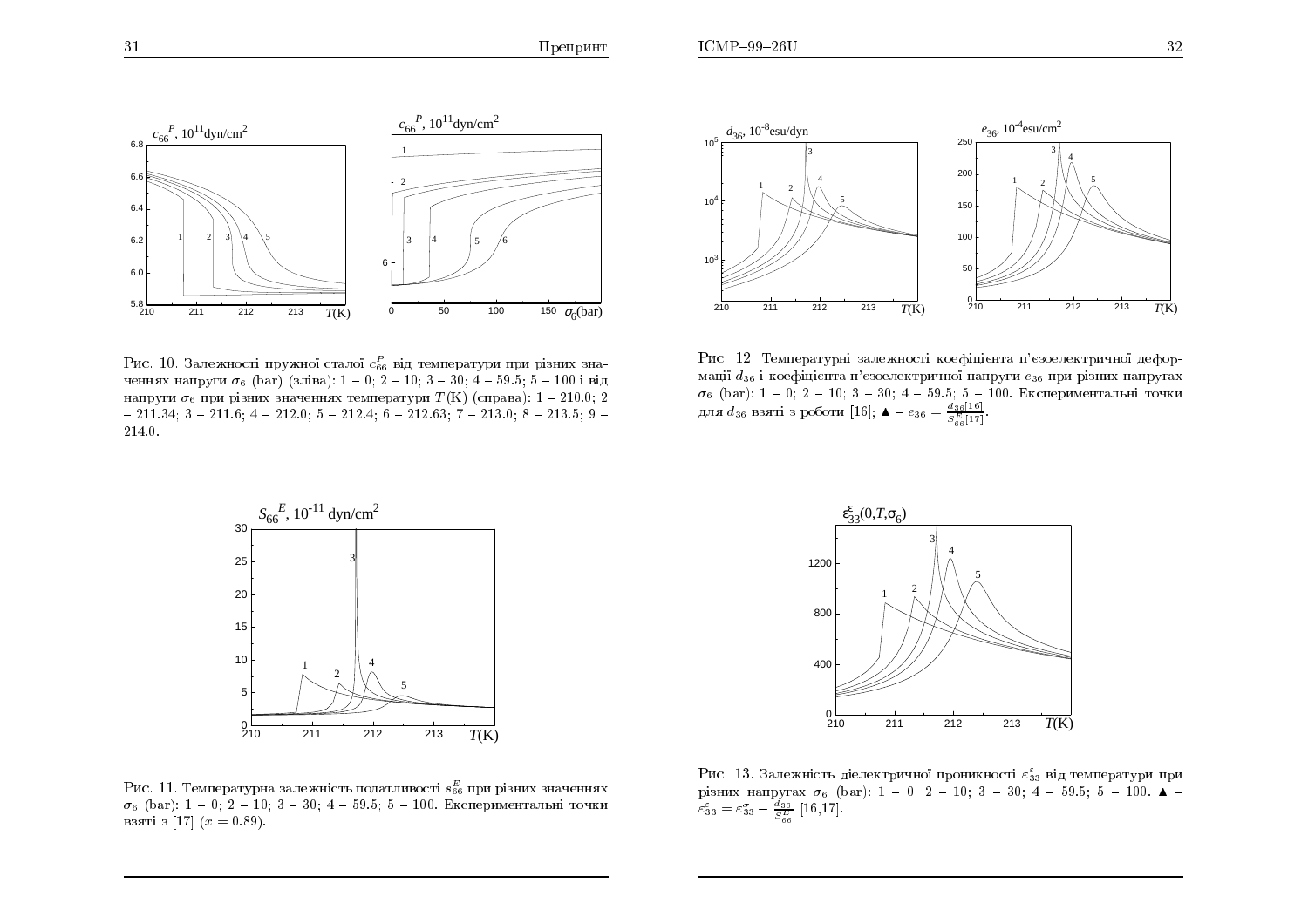



Рис. 14. Температурні залежность константи п'єзоелектричної напруги  $h_{36}$  і константи п'єзоелектричної деформації  $g_{36}$  при різних значеннях напруги  $\sigma_6$  (bar): 1 – 0; 2 – 10; 3 – 30; 4 – 59.5; 5 – 100.  $\blacktriangle - h_{36} = \frac{d_{36}}{S_{66}^E \chi_{66} \varepsilon}$  $[16,17];$   $\blacktriangle$  -  $g_{36} = \frac{d_{36}}{\chi_{66} \varepsilon}$   $[16].$ 

Рис. 16. Залежність коефіцієнта п'єзоелектричної деформації  $d_{36}$  і коефіцієнта п'єзоелектричної напруги  $e_{36}$  від напруги  $\sigma_6$  при різних темпера- $\Delta$ <sup>3</sup>E  $\Delta$ <sup>3</sup>E  $\Delta$ <sub>o</sub>  $\Delta$ <sub>i</sub>  $\Delta$ <sub>i</sub>  $\Delta$ <sub>2</sub>  $\Delta$ <sub>i</sub>  $\Delta$ <sub>2</sub>  $\Delta$ <sub>i</sub>  $\Delta$ <sub>3</sub>;  $\Delta$ <sub>i</sub>  $\Delta$ <sub>2</sub>  $\Delta$ <sub>1</sub>,  $\Delta$ <sub>i</sub>  $\Delta$ <sub>3</sub>;  $\Delta$ <sub>i</sub>  $\Delta$ <sub>2</sub>  $\Delta$ <sub>1</sub>,  $\Delta$ <sub>i</sub>  $\Delta$ <sub>1</sub>,  $\Delta$ <sub>i</sub>  $\Delta$ <sub>1</sub>,  $\Delta$ <sub>i</sub>  $\Delta$ <sub>i</sub>  $\Delta$ <sub>i</sub>  $\Delta$ <sub>i</sub>  $\Delta$ <sub></sub>  $7 - 213.0; 8 - 213.5; 9 - 214.0.$ 



Рис. 15. Залежність податливості  $s^E_{66}$  від напруги  $\sigma_6$  при різних значеннях температури  $T$  (K):  $1 - 210.0; 2 - 211.34; 3 - 211.6; 4 - 212.0; 5 - 212.4; 6 212.63; 7 - 213.0; 8 - 213.5; 9 - 214.0.$ 



Рис. 17. Залежність діелектричної проникності  $\varepsilon_{33}^{\varepsilon}$  від напруги  $\sigma_{6}$  при різних значеннях температури Т (K): 1 – 210.0; 2 – 211.34; 3 – 211.6; 4 – 212.0; 4 – 200.0; 2 – 211.5; 4 – 200.0; 2 – 211.6; 4 – 200.0; 2 – 211.6; 2 – 211.6; 4 – 200.0; 2 – 211.7; 2 – 211.7; 2 – 211.6; 2 – 211.6; 2 – 212.  $212.0; 5 - 212.4; 6 - 212.63; 7 - 213.0; 8 - 213.5; 9 - 214.0.$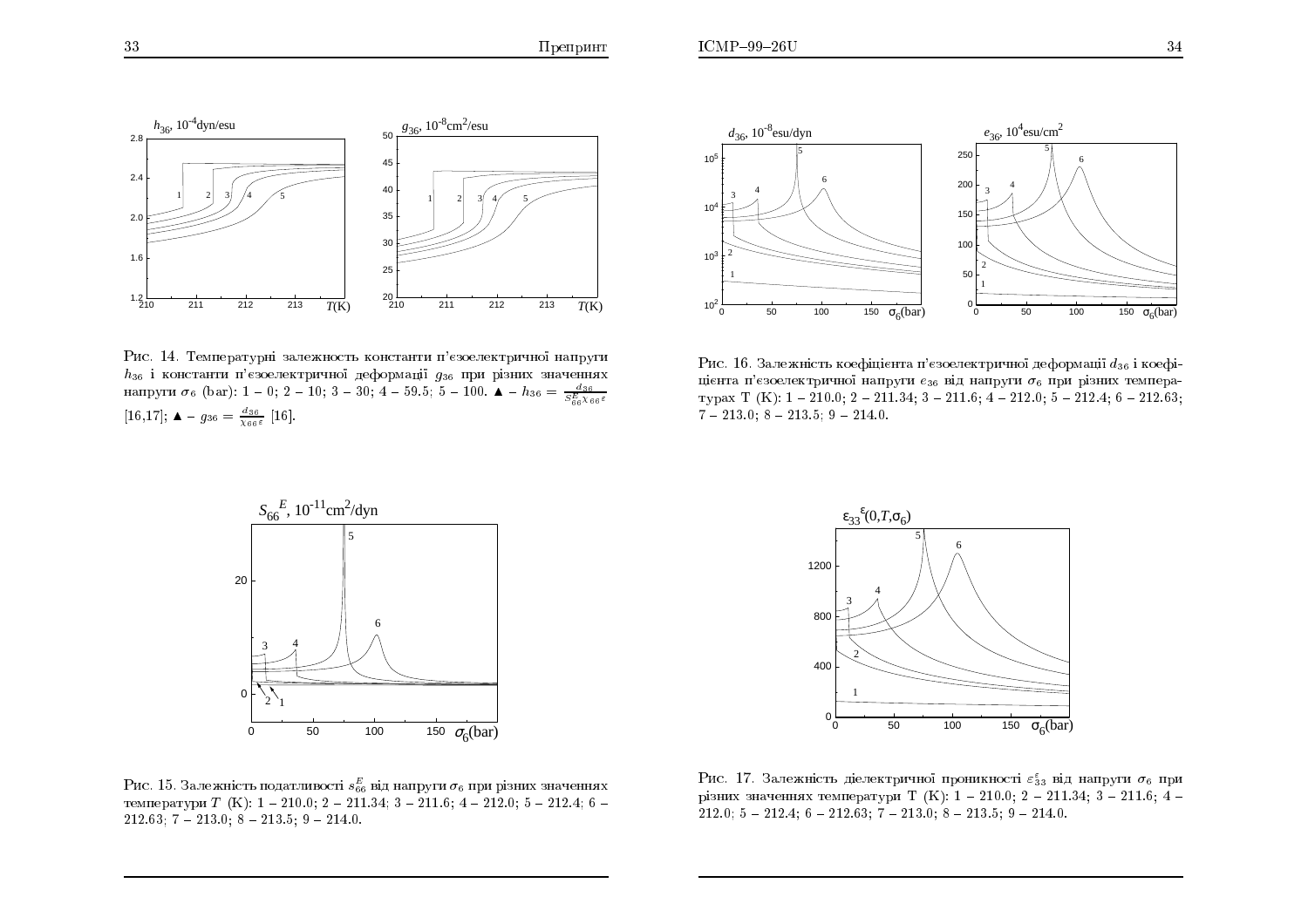



Рис. 20. Залежності теплоємності  $\Delta C_6^{\sigma}$  від температури при різних значеннях напруги  $\sigma_6$  (bar) (зліва):1 - 0; 2 - 10; 3 - 30; 4 - 59.5; 5 - 100 і від напруги  $\sigma_6$  при різних значеннях температури  $T(K)$  (справа): 1 – 210.0; 2  $-211.34; 3 - 211.6; 4 - 212.0; 5 - 212.4; 6 - 212.63; 7 - 213.0; 8 - 213.5; 9 -$ 214.0.

Рис. 18. Залежність константи п'єзоелектричної напруги  $h_{36}$  і константи п'єзоелектричної деформації  $q_{36}$  від напруги  $\sigma_6$  при різних значеннях температури Т (K):  $1 - 210.0$ ;  $2 - 211.34$ ;  $3 - 211.6$ ;  $4 - 212.0$ ;  $5 - 212.4$ ; 6 - $212.63; 7 - 213.0; 8 - 213.5; 9 - 214.0.$ 



Рис. 19. Залежності діелектричної проникності  $\varepsilon_{11}^{\varepsilon}$  від температури при різних значеннях напруги  $\sigma_6$  (bar) (зліва):1 – 0: 2 – 10: 3 – 30: 4 – 59.5: 5 - 100 і від напруги  $\sigma_6$  при різних значеннях температури  $T(K)$  (справа):  $1-210.0$ ;  $2-211.34$ ;  $3-211.6$ ;  $4-212.0$ ;  $5-212.4$ ;  $6-212.63$ ;  $7-213.0$ ;  $8 213.5; 9 - 214.0.$